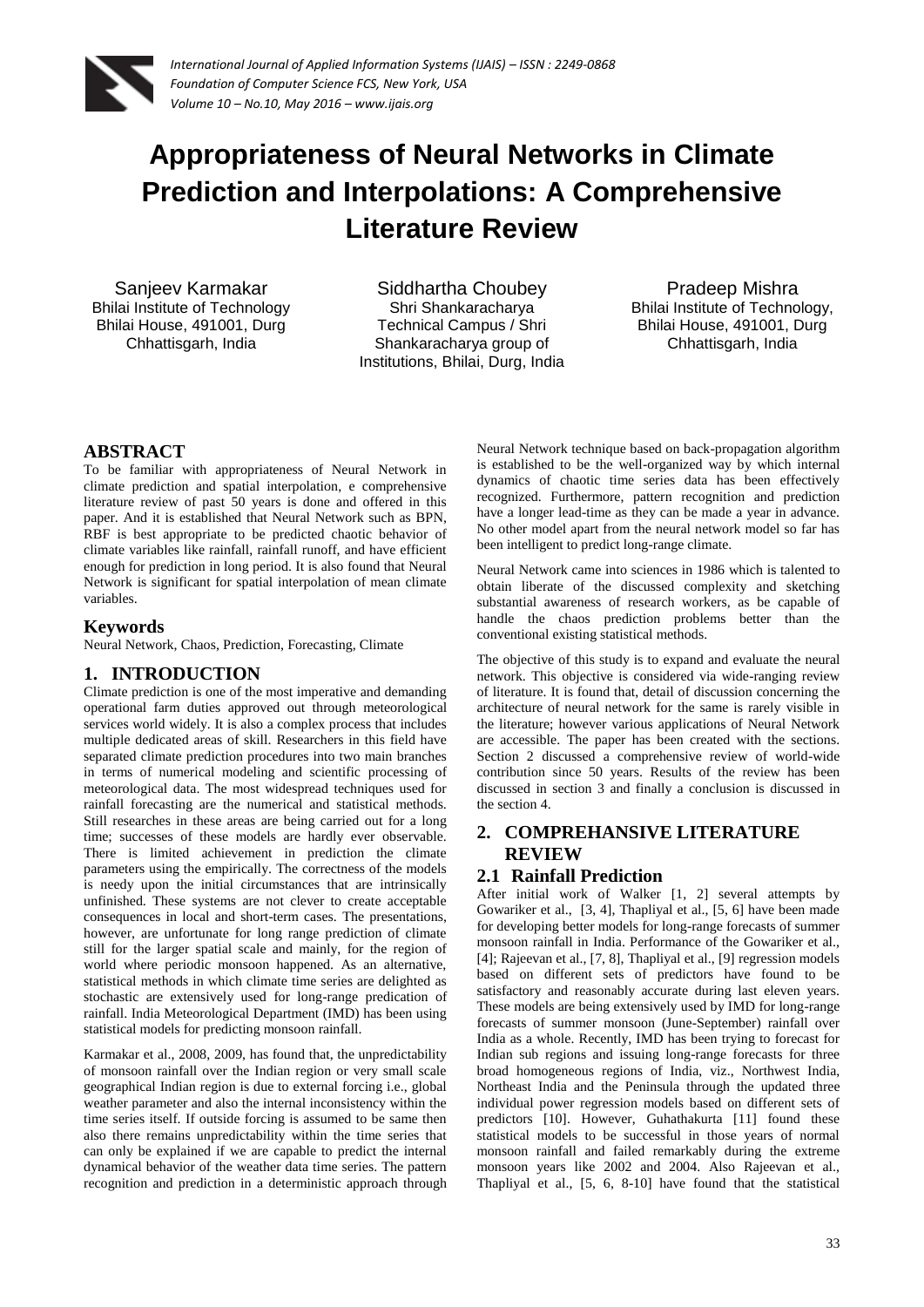

models have many inherent limitations. Guhathakurta et al., [12] have observed that the correlations between monsoon rainfall and the predictors can never be perfect and there is no ultimate end in finding the best predictors. Parthasarathy et al., Hastenrath et al., [13, 14] have found they may suffer epochal changes and there may be cross-correlations between the parameters. Rajeevan et al., Guhathakurta, Krishnamurthy et al., Sahai et al., [9, 15-18] have found that attempts to forecast monsoon rainfall as well as climate parameters through statistical technique over smaller areas like a district, or monsoon periods such as a July, monsoon (June-September), have become unsuccessful as correlations fall drastically. Guhathakurta [19, 20] has observed that the weather prediction over high-resolution geographical regions is very complicated. However, since 1986, the Neural Network technique has been drawing considerable attention of research workers, as it can handle the complex non-linearity problems better than the conventional existing statistical techniques.

In the case study of The chaotic time series of Indian monsoon rainfall, Basu and Andharia,1992,have found that the resulting forecast formula uses only the rainfall of past seven years as predictors, making a forecast eight months in advance[21].

After development of recurrent Sigma- Pi neural network rainfall forecasting system, Chow and Cho, 1997, have concluded that the neural network based now casting system is capable of providing a reliable rainfall now casting in Hong Kong [22].

Lee et al., 1998, have found that RBF networks produced good prediction while the linear models poor prediction [23]. Hsieh, W.H. and B. Tang, 1998, applied various Neural Network models for prediction and analysis in meteorology data as well as oceanography data and have found Neural Network technique is extremely useful [24]. In another research Dawson and Wilby have found that, rainfall runoff modeling, the ability of the Neural Network to cope with missing data and to "learn" from the event currently being forecast in real time makes it an appealing alternative to conventional lumped or semi distributed flood forecasting models [25]. Guhathakurta et al., have found that performance of the hybrid model (model III), has been the best among all three models developed. RMSE of this hybrid model is 4.93%. As this hybrid model is showing good results it is now used by the IMD for experimental long range forecast of summer monsoon rainfall over India as a whole [26].

Ricardo et al.,1999, have used this technology for simulation of daily temperature for climate change over Portugal [27]. Wherein, performances of linear models and non-linear Neural Network are compared using a set of rigorous validation techniques. Finally, the non-linear Neural Network model is initialized with general circulation model output to construct scenarios of daily temperature at the present day (1970–79) and for a future decade (2090–99). Charles Jones and Pete Peterson, 1999, [28] have completed a research at the University of California, Santa Barbara, California, for air surface temperature prediction over the city. Guhathakurta, 1999, [29,30] has implemented this technique for short-term prediction of surface ozone at Pune city. In this work multiple regression data analysis using Neural Network technique has been used. It has been observed that, the parallel model can be developed for all the major cities with different sets of related data but the network architecture will be different.

After comparative study of short term rainfall prediction models for real time flood forecasting, E. Toth et al., have found that the time series analysis technique based on NEURAL NETWORK provides significant improvement in the flood forecasting accuracy in comparison to the use of simple rainfall prediction approaches [31]

In 2001 Luk et al., have developed and compared three types of Neural Networks suitable for rainfall prediction i.e. multilayer feed forward neural network, Elman partial recurrent neural network and time delay neural network [32]. Michaelides et al., have found that Neural Network is a suitable tool for the study of the medium and long term climatic variability. The Neural Network models trained were capable of detecting even minor characteristics and differentiating between various classes [33]. After a study of Radial Basis Function Neural Network (RBFNN), Chang et al., 2001, have found that RBFNN is a suitable technique for a rainfall runoff model for three hours ahead flood forecasting [34].

Brath et al., 2002, have presented time series analysis technique for improving the real time flood forecast by a deterministic lumped rainfall runoff model and they have concluded that apart from NEURAL NETWORKs with adaptive training , all the time series analysis techniques considered allow significant improvements if flood forecasting accuracy compared with the use of empirical rainfall predictors [35]. Using Neural Network for daily rainfall runoff modeling, Rajurkar et al., have found that coupling of Neural Network with a multiple-input singleoutput model predicted the daily runoff values with high accuracy both in the training and validation periods [36]. For a rainfall runoff relationship Harun and Irwan, 2002, have concluded that the performance of neural network model is better than HEC-HMS and MLR models for modeling the rainfall runoff relationship [37]. Iseri et al., 2002, have developed medium term forecasting of August rainfall in Fukuoka city. In order to identify the sufficient predictors, the partial mutual information was used for the candidate predictors, which are Sea Surface Temperature anomalies (SSTa) in the Pacific Ocean and three climate indices. When data with lead times between one and twelve months were used to forecast August rainfall, it was found that a model with the North Pacific index and selected SSTa as inputs performed reasonably well [38].

Silva and Snell et al., 2003, have applied this approach both in terms of predictive accuracy and model encompassing. This technology is currently being widely applied to climate prediction because of its ability to explain the complex behavior through time series as well as regression data analysis [39,40]. Richard 2003, has completed simulation of European climate, through this technique. In that study, Neural Network was used for linear regression analysis [41].

In 2004 Maqsood et al., have found that HFM is relatively less accurate and RBFN is relatively more reliable for the weather forecasting problems and in comparison the ensembles of neural networks produced the most accurate forecast [42]. After applying soft computing techniques Pasero and Moniaci, 2004, have found that the system is able to forecast the evolution of the parameters in next three hours giving previous indications about the possibility of rain, ice and fog [43]. Lekkas et al., 2004 have used a multilayer back propagation network and found that BPNN will not always find the correct weight and biases fort the optimum solution, whereas their results supported the hypothesis that Neural Network can produce qualitative forecast. A 7 hour ahead forecast in particular proves to be of fairly high precision, especially when an error prediction technique is introduced to the Neural Network model [44]. Chang Shu and Donald H.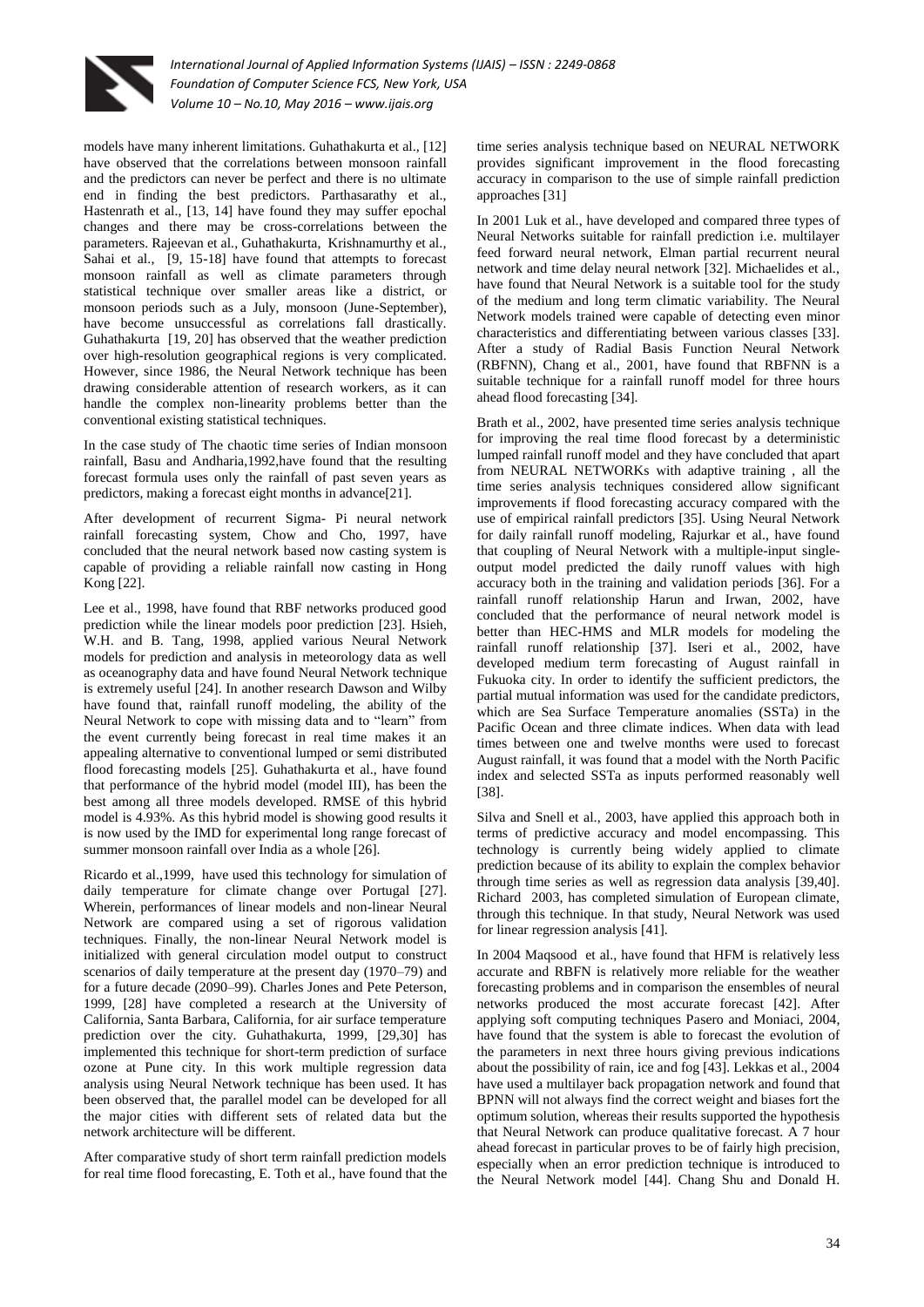

Burn, 2004, have found that artificial neural network ensembles generate improved flood estimates and are less sensitive to the choice of initial parameters when compared with a single artificial neural network [45]. In 2004 Nayak et al., have presented the application of an adaptive neuro-fuzzy inference system (ANFIS) to hydrologic time series modeling, and it was observed that the ANFIS model preserves the potential of the Neural Network approach fully, and eases the model building process [46]. M.Asce et al., 2004, have applied two Neural Network -hydrologic forecasting models and they found encouraging results indicating that Neural Network -hydrologic forecasting models can be considered an alternate and practical tool for stream-flow forecast [47]. In 2004 R.E. Abdel-Aal, studied alternative abductive networks approach, and concluded that the performance is significantly superior to naive forecasts based on persistence and climatology [48]. In coastal areas it is an enormous prediction of tidal level, Tsong-Lin Lee, 2004, has predicted long-term tidal level using back propagation neural network, as compare to conventional harmonic method, he concluded that back-propagation neural network mode also efficiently predicts the long-term tidal levels [49].

To estimate the maximum surface temperature and relative humidity a Feed forward multi-layered artificial neural network model is designed by Chaudhuri, and Chattopadhyay, in 2005, and stated that one hidden-layer neural network is an efficient forecasting tool by which an estimation of maximum surface temperature and maximum relative humidity can be obtained [50]. A further contribution of Gwo-Fong Lin\* and Lu-Hsien Chen, 2005, in neural network is that, two hidden layers is developed to forecast typhoon rainfall, and it has been observed that the forecasting model can produce reasonable forecasts [51]. Using an innovation in the researches Jon Vandegriff et al., 2005, have studied Forecasting space weather with Neural Network and they found that an artificial neural network can be trained to predict the shock arrival with better accuracy than existing methods [52]. Ozgur KISI, 2005, has selected three simple neural network (NN) architectures, i.e. Artificial Neural Networks, Auto-Regressive Models and sum of square errors, for comparison of forecasting probabilities and he found that NNs were able to produce better results than AR models when given the same data inputs [53]. Exploring the new concept, soft computing models based on Radial Basis Function Network for 24-h weather forecasting, Maqsood et al., have concluded that the RBFN produces the most accurate forecasts compared to the MLP, ERNN and HFM [54].

In 2006, Somvanshi et al., have proved that Neural Network model can be used as an appropriate forecasting tool to predict the rainfall, which out performs the ARIMA (Autoregressive Integrated Moving Average) model [55]. As in the previous researches we have observed that most of the researchers have been used Artificial Neural Network for various Neural Networkual predictions like rainfall, tide, temperature etc, but in this study Niravesh Srikalra and Chularat Tanprasert have used Artificial Neural Network for daily rainfall prediction in Chao Phraya River with Online Data Collection, and they found that it is possible to predict rainfall on daily basis with acceptably accuracy using Artificial Neural Network [56]. A.D. Kumarasiri and D.U.J. Sonnadara, 2006, have applied an innovative technique for rainfall forecasting using Artificial Neural Networks based on feed-forward back-propagation architecture. Three Neural Network models were developed; a one-day-ahead model for predicting the rainfall occurrence of the next day, which was able to make predictions with a 74.25% accuracy, and two long term forecasting models for monthly and yearly

rainfall depth predictions with 58.33% and 76.67% accuracies within a 5% uncertainty level [57]. D. Nagesh et al., 2006, have used Artificial Intelligence techniques for forecasting regional rainfall and they found that this technique shows reasonably good accuracy for monthly and seasonal rainfall forecasting [58]. Guhathakurta, 2006, developed a model for rainfall forecast for the Kerala sub-division based on the area weighted value of all district forecast. The performance was found satisfactory than the statistical technique [59].

As per the utmost necessities of the hydrologists around the globe, Bustami et al., 2007, have studied Neural Network for precipitation and water level prediction; they found that Neural Network is an effective tool in forecasting both missing precipitation and water level data [60]. Paras et al., 2007, have introduced a pioneering Feature Based Neural Network Model for Weather Forecasting and the results were very encouraging and it is found that the feature based forecasting model can make predictions with high degree of accuracy [61]. Mohsen Hayati, and Zahra Mohebi, 2007, have used Neural Network in a new experiment of short term temperature forecasting(STTF) and he found that MLP network has the minimum forecasting error and can be considered as a good method to model the STTF systems [62]. Using time series of draught indices with artificial neural network Morid et al., 2007, have tested number of different Neural Network models for both Effective Drought Index (EDI) and the Standard Precipitation Index (SPI) with the lead times of 1 to 12 months [63]. As load forecasting is an important prediction aspect for industrial sectors all over the world, Mohsen Hayati, and Yazdan Shirvany, 2007, have put in an approach for short term load forecasting (STLF) using Artificial Neural Network, and they concluded that MLP network has the minimum forecasting error and can be considered as a good method to model the STLF systems [64]. To apply a reliable and robust procedures for monthly reconstruction of precipitation time series, Lucio et al., 2007, have found that Artificial Neural Network can be applied to explore the spatiotemporal dependence of meteorological attributes [65]. In another experiment HartmNeural Network et al., 2007, have found that the neural network algorithms are capable of explaining most of the rainfall variability even it can predict the summer rainfall also [66].

Aliev et al., 2008, have proposed, fuzzy recurrent neural network (FRNN) based time series forecasting method for solving forecasting problems, in an experiment and they found that The performance of the proposed method for forecasting fuzzy time series shows its high efficiency and effectiveness for a wide domain of application areas ranging from weather forecasting to plNeural Networking in economics and business [67]. Chattopadhyay and Chattopadhyay, 2008, have worked out to find out best hidden layer size for three layered neural net in predicting monsoon rainfall in India, and they have found that eleven-hidden-nodes three-layered neural network has more efficacy than asymptotic regression in the present forecasting task [68]. Hung et al., 2008, have developed a new Neural Network model for forecasting rainfall from 1 to 6 h ahead at 75 rain gauge stations in the study area as forecast point from the data of 3 consecutive years (1997–1999), and they observed that the developed Neural Network model can be used for real-time rainfall forecasting and flood management [69]. In an comparative study between Artificial Intelligence and Artificial Neural Network for rainfall runoff modeling, Aytek et al.,2008, have found that genetic programming (GP) formulation performs quite well compared to results obtained by Neural Network s and is quite practical for use. It is concluded from the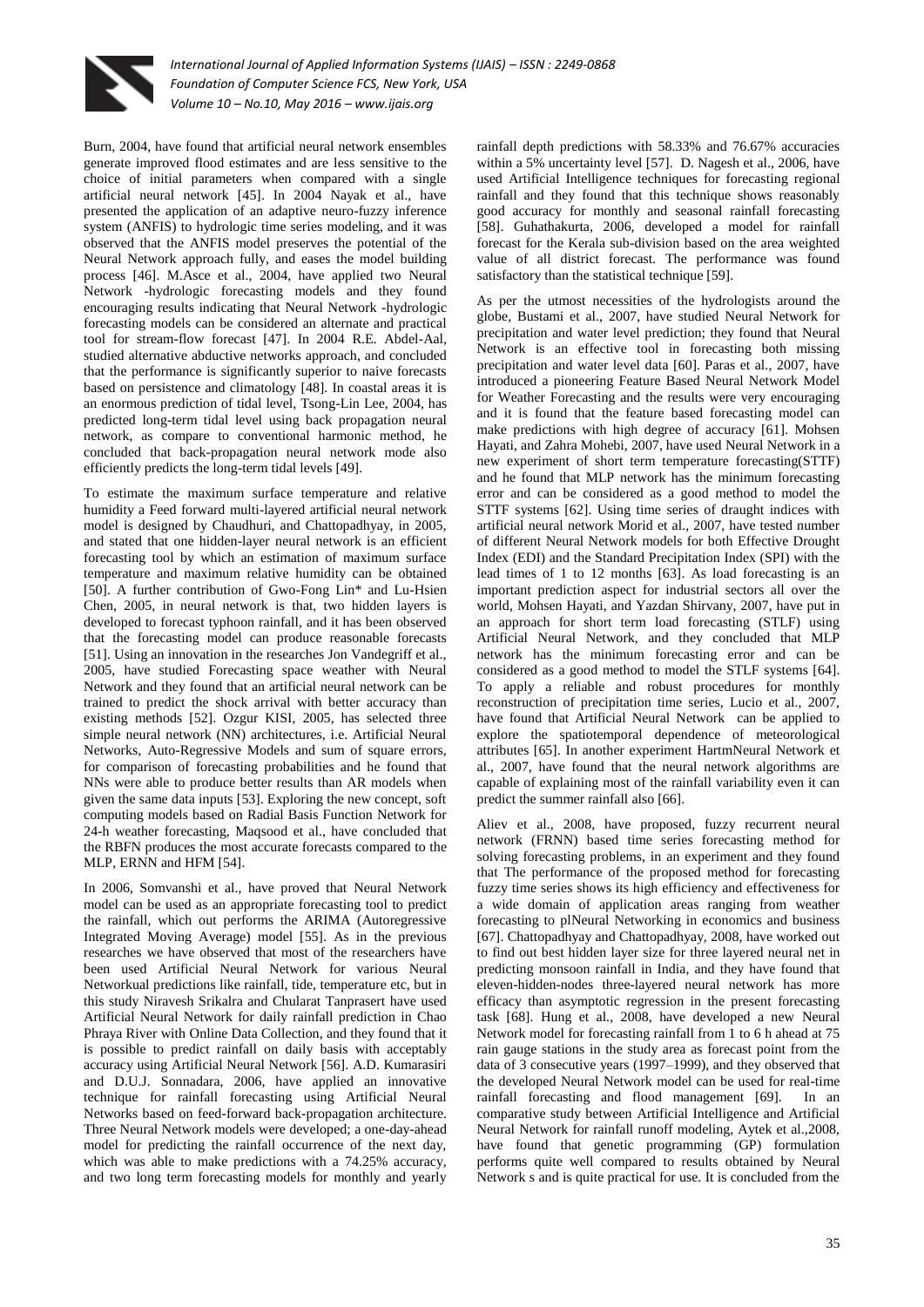

results that GEP can be proposed as an alternative to Neural Network models [70]. Chattopadhyay et al.,2008, have studied the complexities in the relationship between rainfall and sea surface temperature (SST) anomalies during the winter monsoon using scatter plot matrices and autocorrelation functions, and they found that the statistical assessment revealed the potential of artificial neural network over exponential regression [71]. However Mar, and Naing, 2008, have tested more over 100 cases by changing the number of input and hidden nodes from 1 to 10 nodes, respectively, and only one output node in an optimum artificial neural network architecture and they concluded that 3 inputs-10 hiddens-1 output architecture model gives the best prediction result for monthly precipitation prediction [72].

Karmakar et.al., 2008, have developed a Satellite Based Agriculture Meteorological Information System (AGRIMETCast) in the Context of Remote Places of Chhattisgarh Using Remote Sensing Data [73]. Again Karmakar et al., 2008, have developed the Neural Network models for Long-Range Meteorological Parameters Pattern Recognition over the Smaller Scale Geographical Region and the performances of these models in pattern recognition and prediction have been found to be extremely good [74].

Hocaoglu et al., 2009, have developed adaptive neuro-fuzzy inference system for missing wind data forecasting [75]. In a Case Study on Jarahi Watershed, Karim Solaimani, 2009, has studied Rainfall-runoff Prediction Based on Artificial Neural Network and he found that Artificial Neural Network method is more appropriate and efficient to predict the river runoff than classical regression model [76]. KOŠCAK et al., 2009, have compared common meteorological forecasting method with Neural Network and he found the performance of Neural Network with high accuracy [77]. Karamouz et al., 2009, have experimented to perform long lead rainfall forecasting Using Statistical Downscaling and Artificial Neural Network Modeling; finally they found that the SDSM outperforms the NEURAL NETWORK model [78]. In a comparative study between ASTAR and ARIMA methods for rainfall forecasting in Indonesia Otok, and Suhartono, 2009, have concluded that the best model is ASTAR model both in sample and out-sample data [79].

It can be well-known that neural network can applied for most of the prediction aspects, Nekoukar et al., 2010, have used radial basis function neural network for financial time-series forecasting, and the result of their experiment shows the feasibility and effectiveness [80]. Weerasinghe et al., 2010, have tested the performance of neural network, in an experiment, for forecasting daily precipitation using multiple sources, A cluster of ten neighboring weather stations having 30 years of daily precipitation data (1970 – 1999) was used in training and testing the models. Twenty years of daily precipitation data were used to train the networks while ten years of daily precipitation data were used to test the effectiveness of the models. They found that the models were able to predict the occurrence of daily precipitation with an accuracy of 79±3% and Fuzzy classification produced a higher accuracy in predicting 'trace' precipitation than other categories [81]. Luenam et al, 2010 have presented a Neuro-Fuzzy approach for daily rainfall prediction, and their experimental results show that overall classification accuracy of the neuro-fuzzy classifier is satisfactory [82]. Wu et al., 2010 have attempted to seek a relatively optimal data-driven model for Rainfall time series forecasting using Modular Artificial Neural Networks, they found that the normal mode indicate, M- Neural Network performs the best among all four

models, but the advantage of M-Neural Network over Neural Network is not significant in monthly rainfall series forecasting [83]. To predict the intensity of rainfall using artificial neural network Nastos et al., 2010 have developed prognostic models and they have proved that the results of the developed and applied Neural Network models showed a fairly reliable forecast of the rain intensity for the next four months [84]. Patil and Ghatol, 2010, have used various Neural Network topologies such as radial basis functions and multilayer perceptron with Levenberg Marquardt and momentum learning rules for predicting rainfall using local parameters and they found the topologies fit for the same task [85]. Tiron, and Gosav, 2010, have estimated rainfall from BARNOVA WSR-98 D Radar using Artificial Neural Network and the efficiency of Neural Network network in the estimation of the rain rate on the ground in comparison with that supplied by the weather radar is evaluated [86]. Goyal and Ojha, 2010, have focused their working on a concept of using dimensionless variables as input and output to Artificial Neural Network, finally they have concluded that Neural Network model using dimensionless variables were able to provide a better representation of rainfall– runoff process in com-parison with the Neural Network models using process variables investigated in this study [87]. On the basis of humidity, dew point and pressure in India, Enireddy et al., 2010, have used the back propagation neural network model for predicting the rainfall. In the training they have obtained 99.79% of accuracy and 94.28% in testing. From these results they have concluded that rainfall can predicted in future using the same method [88]. Haghizadeh et al., 2010, have proposed Neural Network model and Multiple Regression (MR) for prediction of total sediment at basin scale and they found that estimated rate of sediment yield by Artificial neural networks is much better fits with the observed data in comparison to MR model [89]. Subhajini and Raj, 2010, have put in a Computational Analysis of Optical Neural Network Models to Weather Forecasting; in this study they have compared Electronic Neural Network (ENN) model and opto-electronic neural network model. Overall their conclusion was, the training of opto-electronic neural network is fast compared to Neural Network. The accuracy of optoelectronic neural network is as good as ENN [90]. Durdu Omer Faruk, 2010, has experimented with A hybrid neural network and ARIMA model for water quality time series prediction. He has provided the results that the hybrid model provides much better accuracy over the ARIMA and neural network models for water quality predictions [91]. To identify and forecast the intensity of wind power and wind speed, Soman et al., 2010, have applied artificial neural network and hybrid techniques over different time-scales, they found the accuracy in prediction associated with wind power and speed, based on numeric weather prediction (NWP) [92].

Forecasting daily rainfall at Mashhad Synoptic Station, Khalili et al., 2011, have applied Artificial Neural Networks model and they found that the black box model is capable of predicting the rainfall [93]. Pan et al., 2011, have experimented with feed forward neural network to predict Typhoon Rainfall. FNN is applied to estimate the residuals from the linear model to the differences between simulated rainfalls by a typhoon rainfall climatology model (TRCM) and observations and their results were satisfactory [94]. Joshi and Patel, 2011, have put in a review report on Rainfall-Runoff modeling using Neural Network, in the same study they have reviewed three neural network methods, Feed Forward Back Propagation (FFBP), Radial Basis Function (RBF) and Generalized Regression Neural Network (GRNN) and they have seen that GRNN flow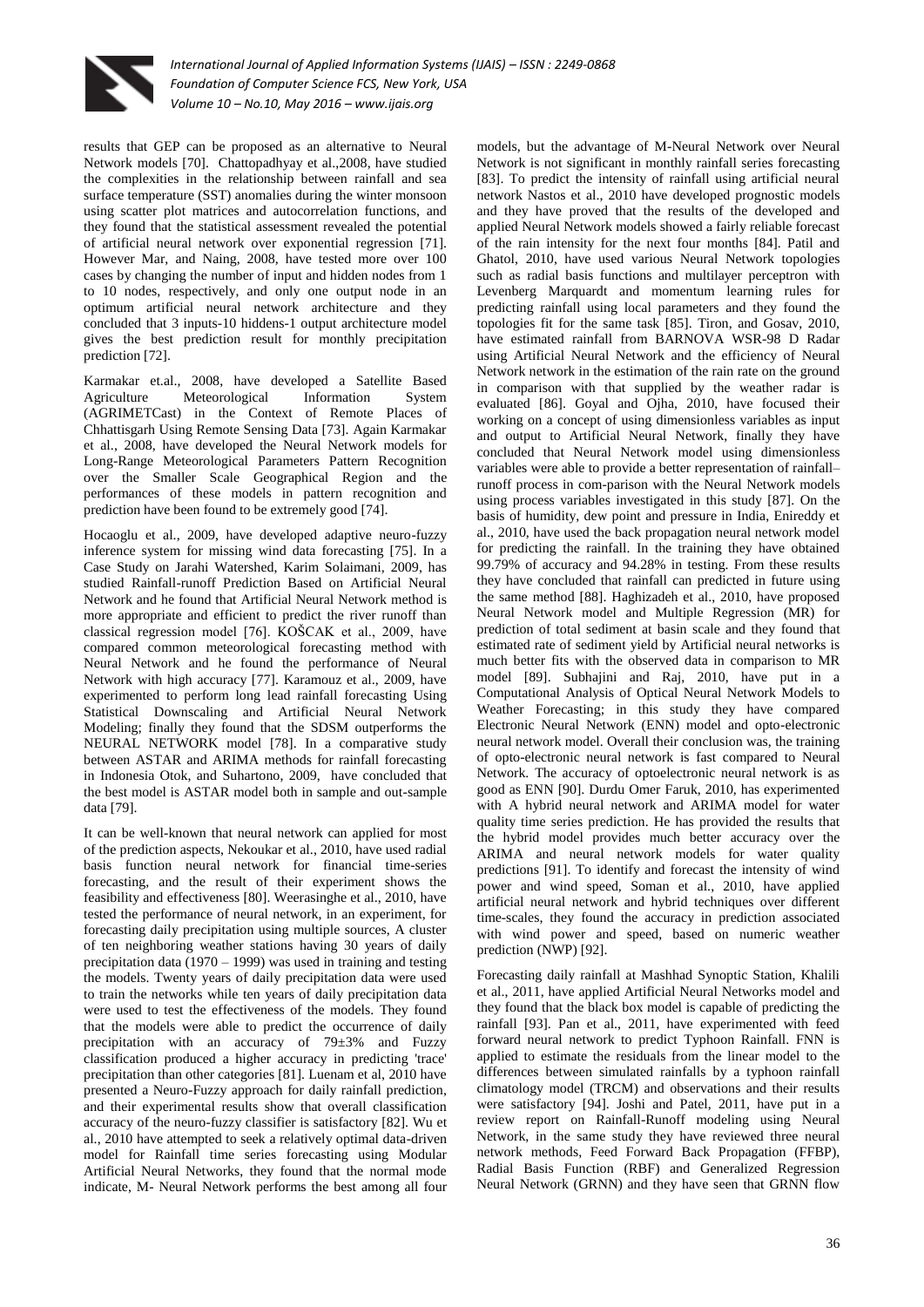

estimation performances were close to those of the FFBP, RBF and MLR [95]. El-Shafie et al., 2011, have developed two rainfall prediction models i.e. Artificial Neural Network model and Multi regression model (MLR). An analysis of two statistical models developed for rainfall forecast on yearly and monthly basis in Alexandria, Egypt shows that an Neural Network has a better performance than an MLR model [96]. Rainfall forecasting in a mountainous region is a big task in itself Mekanik et al., 2011, have tried to do it using Neural Network modeling a feed forward Artificial Neural Network (Neural Network) rainfall model was developed to investigate its potentials in forecasting rainfall. A monthly feed forward multi layer perceptron neural network rainfall forecasting model was developed for a station in the west mountainous region of Iran [97]. The temperature has a great effect in forecasting rainfall Amanpreet Kaur, and Harpreet Singh, 2011, have tested Artificial Neural Network in forecasting minimum temperature, they have used multi layer perceptron architecture to model the forecasting system and back propagation algorithm is used to train the network. They found that minimum temperature can be predicted with reasonable accuracy using Neural Network model [98]. El-Shafie et al., 2011, have proposed an idea of using adaptive neuro-fuzzy inference system based model for rainfall forecasting on monthly basis and they found that the ANFIS model showed higher rainfall forecasting accuracy and low error compared to the Neural Network model [99]. Tripathy et al., 2011, have experimented with Artificial Neural Network and Particle Swarm Optimization (PSO) Technique for weather forecasting and their experimental results indicate that the proposed approach is useful for weather forecasting [100]. As we have observed that many of the scientists have used Neural Network and various Neural Network models for forecasting Rainfall, Temperature, Wind and Flood etc., El-Shafie et al., 2011, have compared and studied Dynamic Vs Static neural network models for rainfall forecasting, they have developed AI based forecasting architectures using Multi-Layer Perceptron Neural Networks (MLPNN), Radial Basis Function Neural Networks (RBFNN) and Adaptive Neuron-Fuzzy Inference Systems (ANFIS), finally they concluded that the dynamic neural network namely IDNN could be suitable for modeling the temporal dimension of the rainfall pattern, thus, provides better forecasting accuracy [101]. Geetha and Selvaraj, 2011, have predicted Rainfall in Chennai using back propagation neural network model, by their research the mean monthly rainfall is predicted using Neural Network model. The model can perform well both in training and independent periods [102]. In various researches Artificial Neural Networks (have been extensively used for simulation of rainfall-runoff and other hydrological processes. Reshma et al., 2011, have applied Artificial Neural Network for determination of Distributed Rainfall- Runoff Model Parameters and they found that the Neural Network technique can be successfully employed for the purpose of estimation of model parameters of distributed rainfall-runoff model [103]. Mohan Raju et al., 2011, have developed Artificial Neural-Network-Based Models for the Simulation of Spring Discharge, as their training and testing results revealed that the models were predicting the weekly spring discharge satisfactorily [104]. Predicting groundwater level is somehow a difficult task now a day because it varies place to place and round the globe, Mayilvaganan, and Naidu, 2011, have attempted to forecast groundwater level of a watershed using Neural Network and Fuzzy Logic. A three-layer feed-forward NEURAL NETWORK was developed using the sigmoid function and the back propagation algorithm. Now it has been observed that Neural Network s perform significantly better than

Fuzzy Logic [105]. El-shafie et al., 2011, have tried to use neural network and regression technique for rainfall-runoff prediction finally they concluded that the results showed that the feed forward back propagation Neural Network can describe the behaviour of rainfall-runoff relation more accurately than the classical regression model [106]. In another research integrated artificial neural network-fuzzy logic-wavelet model is employed to predict Long term rainfall by Afshin et al., 2011. The results of the integrated model showed superior results when compared to the two year forecasts to predict the six-month and Neural Networkual periods. As a result of the root mean squared error, predicting the two-year and Neural Networkual periods is 6.22 and 7.11, respectively. However, the predicted six months shows 13.15. [107]. Siou et al., 2011, have experimented with Complexity selection of a neural network model for flood forecasting, these models yield very good results, and the forecasted discharge values at the Lez spring are acceptable up to a 1-day forecasting horizon [108]. Saima et al., 2011, have reviewed on the various forecasting methods and hybrid models, they have put in a contradictory conclusion that there is no such model exists that can forecast accurately in all situations. This is because the distinct nature of the model [109].

At the end of literature survey from 1923 – 2012, In 2012, Sawaitul et al., have presented an approach for classification and prediction of future weather using back propagation algorithm, and discussed different models which were used in the past for weather forecasting, finally the study concludes that the new technology of wireless medium can be used for weather forecasting process. It also concludes that the Back Propagation Algorithm can also be applied on the weather forecasting data. Neural Networks are capable of modeling a weather forecast system [110].

## **2.2 Rainfall-Runoff Modeling**

The significant contributions in the field of R-R modelling from 1979 to 2013 are reviewed and identified very vital methodologies. The major contributions are discussed in this section. Initial work of in this research area, Kitanindis & Bras. (1979), have applied ridge regression technique and this technique Provides parameter estimates that seem more intuitive and it handles co- linearity problems in a consistent objective mNeural Networker and without endangering regression accuracy [115]. After that Kitanindis & Bras., (1980), have developed 'kalman filter' which is used in real time river discharge forecasting [116].

Martinec (1982) has found Deterministic approach require measurements of the snow covered area provided by remote sensing for short-term discharge forecasts [117]. Baumgartner et al., (1987) Derived the main input variable for a deterministic snowmelt runoff model (SRM), it is "guaranteed snow cover information" for a specific area and time [118]. Vandewiele.& Yu. (1992), have used statistical methodology for calibrating the models of given catchments is described, it reduces essentially to regression analysis, including residual analysis, sensitivity to calibration period and extrapolation test. The results of applying the new models are satisfactory from a statistical point of view [119].

In the major work in 1993, Shashikumar et al., have developed Snowmelt Runoff Model (SRM) using variables like temperature, precipitation and snow covered area along with some externally derived parameters like temperature lapse rate, degree-day factore and this Snowmelt Runoff Model is useful for snowfed river basins, especially where meteorological and hydrological data are limited [120]. Kember, et al., has used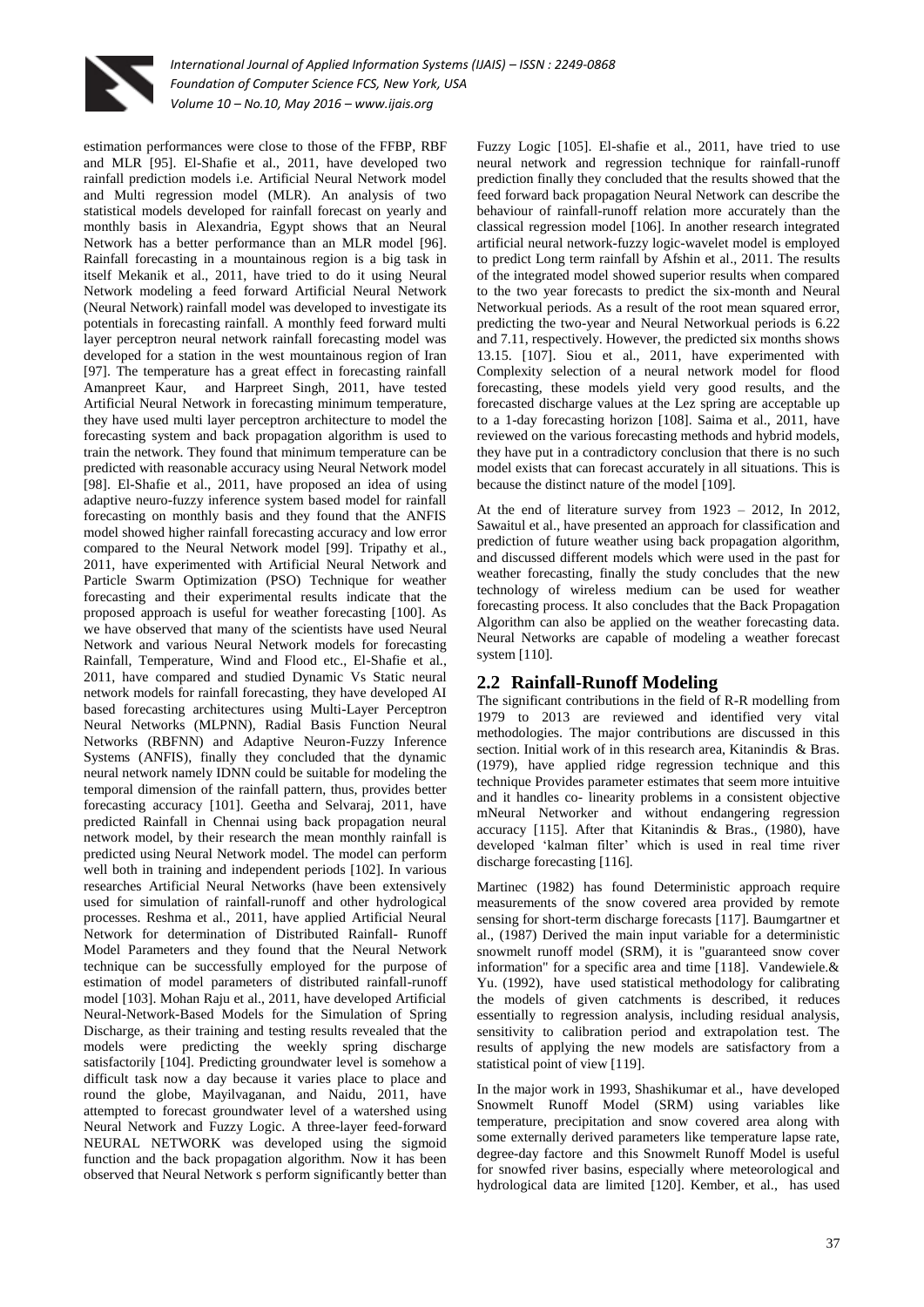

Nearest Neighbor Method (NNM), The NNM model is found to improved Forecasts as compared to Auto –Regressive Intgreted Moving Average (ARIMA) models [121].

Seidel, et al., (1994) has observed Runoff is computed by the SRM model with snow covered areas as well as temperature and precipitation forecasts as input variable. These runoff forecasts can be exploited, among other purposes, for optimizing the hydropower production and for tamely Decisions on the electricity market[122].Shi, et al., (1995) have used polarimetric model and polarimetric model shows that scattering mechanisms control the relationship between snow wetness and the copolarization signals in data from a multi-parameter synthetic aperture radar [123]. Franchinia, et al., (1996) have observed that the stochastic storm transposition( SST) approach have been converted to a range of possible flood peak values using a rainfall-runoff model (the ARNO model) and a probabilistic disaggregation scheme of cumulative storm depths to hourly data. The SST approach has been extended to a probabilistic procedure for estimation of Neural Networkual exceedance probabilities of flood peaks by coupling it with a rainfall-runoff model [124].

After the development of linear model as discussed above, a non-linear perturbation model (NLPM) for river flow forecasting is developed by Xia et al., (1997) based on consideration of catchment wetness using an antecedent precipitation index (API). It is found that the NLPM-API model was significantly more efficient than the original linear perturbation model [125]. Franchini,et al,1997, have Compared several genetic algorithm (GA)schemes, GA is connected with a conceptual rainfall-runoff model, is such as to make the GA algorithm relatively inefficient[126]. Bach, et al., (1999) have developed forecast system uses hydrological model used for the translation of rainfall into runoff and this model has been modified to allow remote sensing inputs in an automated way using Geographical Information System (GIS) tools. This technique improve flood forecast through a better estimation of spatial input parameters [127].

The important contributions in 1999, A case study for Singapore rainfall data was done by Sivakumar, et al., The results indicated a noise level between 9 and 11% proposed a systematic approach to additive measurement noise reduction in chaotic hydrological (or any real) data, by coupling a noise level determination method and a noise reduction method. This approach uses the prediction accuracy as the main diagnostic tool to determine the most probable noise level, and the correlation dimension as a supplementary tool [128]. Sajikumar, et al., have implemented a simple"black box" model to identify a direct mapping between the inputs and outputs without detailed consideration of the internal structure of the physical process and Compared with a conceptual rainfall-runoff model ,it was slightly better for a particular river flow-forecasting problem [129]. During the growth of NEURAL NETWORK concept, Dibike and Solomatine have analysed two types of NEURAL NETWORK architectures, namely multi-layer perceptron network (MLP) and radial basis function network (RBN) and have concluded that NEURAL NETWORK based forecast model is better than conceptual model[130].

In 2000, Gomez-Landesa and Rangol, have presented sub-pixel approach to obtain the percent of snow covered area in each Advanced Very Hight Resolution Radiometer (AVHRR) pixel, using chNeural Networkels 1 and 2 [131]. Schaper & Seidel., have used GIS based extrapolation techniques to evaluate cloud and forest covered areas with respect to snow cover and showed a method to calculate runoff from snow- and icemelt using meteorological data and remote sensing derived snow and ice cover maps and address the problem of snow mapping of small basins with areas only 10 times the spatial resolution of the sensor using subpixel analysis [132]. Toth et al., have used linear stochastic auto-regressive moving average (ARMA) models, Neural Network and the non-parametric nearestneighbours method as well as analyse and compare the relative advantages and limitations of each time-series analysis technique, used for issuing rainfall forecasts for lead-times varying from 1 to 6 h. The results also indicate a significant improvement in the flood forecasting accuracy [133]. Mallor, et al., have develop a catchment runoff forecasting system which provides an ensemble of hydrograph Scenarios rather than a single uncertain estimation [134].

In the considerable contributions in 2001, Sivapragasam, et al., Singular Spectrum Analysis (SSA) coupled with Support Vector Machine (SVM) techniques have been used and SSA–SVM technique found 58.75% improvement over non-linear prediction (NLP) in the runoff prediction for catchment [135]. Chang, et al., applied and modify radial basis function (RBF) neural network (NN) and the modified RBF NN is capable of providing arbitrarily good prediction of flood flow up to three hours ahead [136].

In 2002, G´omez-Landesa and Rango., have developed snowmelt runoff model (SRM )using NOAA–AVHRR satellite data as well as Comparisons of forecasted and measured values for the first three basins with available 1998 data show quite good results (volume difference of 98%) for the largest basin (572.9 km2) [137]. Randall and Tagliarini., have used feed forward neural networks (FFNNs) technique and this technique provides better forecasting results rather than ARMA (Auto-Regressive Moving Average) techniques [138]. CNeural Networkas, et al., have Used neural network based approach with feedforward, MultiLayer Perceptrons (MLPs) and this neural models applied to the rainfall runoff transformation problem could provide a useful tool for flood prediction water system [139]. Karna,et al., have combined assimilation technique with SAR observations to runoff model by applying a constrained iteration procedure and forward modelling of SAR observations then improves the performance of the discharge forecasting model [140]. Breath et al., presented time series analysis technique for improving the real time flood forecast by deterministic lumped rainfall runoff model and they have concluded that apart from Neural Networks with adaptive training, all the time series analysis techniques all the time series analysis techniques considered allow significant improvements if flood forecasting accuracy compared with the use of empirical rainfall predictors [141].

In the significant contributions in 2003, Mahabir,et al., have applied fuzzy logic modelling techniques and this technique provides more accurate quantitative forecast [142]. Slomatine and Dulal, have used Neural Networks and model trees (MTs) technique and concluded that Both techniques have almost similar performance for 1-h ahead prediction of runoff, but the result of the Neural Network is slightly better than the MT for higher lead times [143]. Gaume and Gosset., have employed Feed Forward Artificial Neural Network (FFNN) and The FFNN model appear to be better forecasting tools than linear models The FFNN model can be efficient only if those function are suitable for the process to be simulated [144].

The major work in 2004, Hossain et al., have studied satellite rainfall error model (SREM) to simulate passive microwave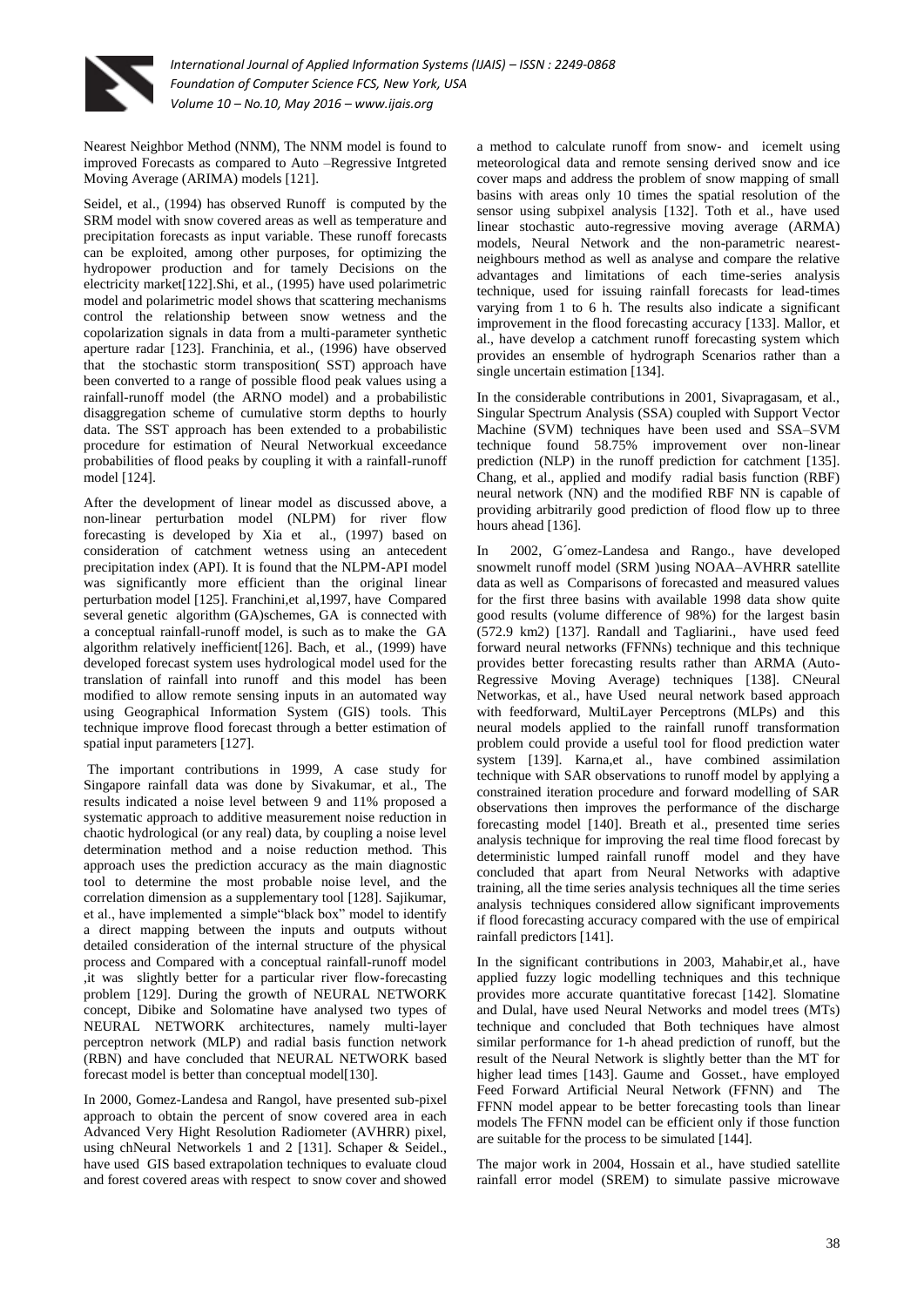

(PM) and infrared (IR) satellite rainfall and it is useful for the design, plNeural Networking, and application assessment of satellite remote sensing in flood and flash flood forecasting [145]. Tigkas and Tsakiris, have Used software package Med basin based on the Deterministic lumped,conceptual model of FAO and MERO and the model performance is considered satisfactory based on a number of application in hydrological basins in the Mediterranean region [146]. Murphy et al., have used HYSIM, is a hydrological simulation model with GIS and found satisfactory results being obtained across a wide variety of basins in terms of floods and droughts as well as the magnitude and frequency [147].

In the significant contributions in 2005, Corani and Guariso have applied neural networks and fuzzy logic Technique and Performance improvements have been found by comparing the proposed framework approach with respect to traditional Neural Network for flood forecasting [148]. Khan & Coulibaly, have introduced a Bayesian learning approach for Neural Network modelling (BNN) of daily streamflows implemented with a multi-layer perceptron (MLP) and have concluded that BNN model is better than the non-Bayesian model for forecasting [149]. Valença, et al., have applied constructive neural networks model. This model was provided better representation of the daily average water inflow forecasting, than the models based on Box-Jenkins method, it was used on the Brazilian Electrical Sector [150] Knebl et al., have developed a framework for regional scale flood modelling that integrates GIS, and a hydrological model (HEC- HMS/RAS). They proposed a methodology and developed a flood model that may be incorporated into both regional hydrological studies and/or a regional alert system for hazard mitigation [151]. Nayak, et al., have used fuzzy computing approach and have provided quick prediction based solely on forecast values and improved the forecasts at greater lead times [152].

In 2006, Chang and Guo, proposed motes-based sensor network has three major modules, which are water level monitoring module, network video record module, and data processing module and This technique provides system architecture for final verification of flooding situation [153]. Ghedira, et al, have used Neural Network system and concluded that the performance of neural network reaches 82%, 10% higher than the filtering algorithm for the test data sets (not used in the neural network training process) [154]. Liu,et al., have studied time series Transfer Function Noise (TFN) of time series, the Grey system(GM), and the adaptive network based fuzzy inference system (ANFIS) and found that adaptive network based fuzzy inference system (ANFIS) is better [155]. Li, et al., have applied Fuzzy neural network and this model increased the network ability to model complicate nonlinear problems such as runoff forecast. Khan and See, have studied one statistical and three Data-driven modelling (DDM) approaches and found that DDM is better than Statistical approach [156]. Huan, et al., have applied hydrological model and Cellular Automata (Hydro CA routing model) and found result that the precision of topographic index (TOPMODEL) simulation can be improved by using HydroCA routing model from 64.7% to 71.0% and SCS simulation from 54.7% to 57.5% [157]. Du, et al., have proposed Grid based digital elevation model (DEM) with GIS and This model can simulate reasonably well for the runoff hydrograph at the catchment outlet [158]. Tayfur, et al., have applied Neural Network fuzzy logic (FL) and kinematic wave approximation (KWA) models and found Neural Network and FL models are used to predict runoff at a very small scale of a flume 6.9 m2, a larger scale of a plot 92.4 m2, and a small scale

of a watershed 8.44 m2. it is easier to construct NEURAL NETWORK and FL models than KWA model[159].

In the important contributions in 2007, Cheng, et al., have proposed Bayesian forecasting system (BFS) framework, with back propagation neural network (BPN) and this technique not only increases forecasting precision greatly but also offers more information for flood control [160]. Jiang, et al., have introduced Fletcher-Reeves algorithm in BPN model and found that this model can enhance the convergence rate without increasing its complexity, so as to improve the forecasting precision of the BPN model [160]. Ju, et al., have used BPN model and studied comparison of with Xinanjiang model indicates that BPN performs well on the streamflow simulation and forecasting [161]. After using BPN, Broersen, has introduced auto regressive moving average (ARMA) time-series models and its performed well for small samples [162 Ji & Bende, have applied SCEM-UA algorithm and the SCEM-UA algorithm is used for nonlinear monthly runoff series prediction [163]. Moore, has developed Probability distributed model(PDM) and PDM is used for real time forecasting[164]. Lohani, et al., have used fuzzy logic technique and the fuzzy modelling approach is slightly better than the Neural Network [165]. Jenicek, studied hydrologic engineering centre-hydrologic modelling system (HEC-HMS),MIKE-SHE, sacramento-soil moisture account (SAC-SMA), niederschlag-abfluss simulation model (NASIM) ,HBV and many others and found that These method are possible to use by solution of various types of hydrological tasks such as operational hydrology floods, drought protection or pollution transport modelling [166]. Jingbo, et al., have applied the statistic method of BDS and this technique is used in runoff forecasting [167].

In the noteworthy contributions in 2008, Lake and Funkquist, have applied three-dimensional baroclinic ocean model high resolution operational model (HIROMB) and one-dimensional biogeochemical model, swedish coastal and ocean biogeochemical model (SCOBI). This technique producing high quality daily algae forecasts which can be used in environmental surveillance and monitoring purposes [168]. Li and Yuan, have used data mining technology with Neural Network as well as this approach needs less input data requirement, less maintenance and performs more simple forecasting process and Good precision of forecasting [169]. Liu, et al, have designed Adaptive-Network Based Fuzzy Inference System (ANFIS) and concluded that ANFIS was better than ARMA Model [170]. Pei & Zhu, have used fuzzy inference technique and found that the results indicate that the model can effectively select the forecast factors and the forecast precision is improved [171]. Xu, et al., BPN model, distributed hydrological model had been used and the simulated results of the BPN model indicate a satisfactory performance in the daily-scale simulation than distributed hydrologic model [172]. Sang & Wang, have applied stochastic model for mid-to-long term runoff forecast is built by combining Wavelet Analyze (WA), Neural Network and hydrologic frequency analysis and Compared with traditional methods, this model is of higher accuracy, high eligible rate, and improve the performance of forecast results about the runoff series [173]. Liu & Jiang, have proposed nonlinear forecast modelling based on wavelet analysis. It is effective method and is able to provide good accuracy and efficiency and satisfying forecast results under different time scales [174]. Sun, et al, BP neural network model with space reconstruction theory and the result shows that the model has a very good forecast accuracy and value [175] .Liu, et al., have Improved Markov Chain Monte Carlo (MCMC) algorithm and found Improved (MCMC) algorithm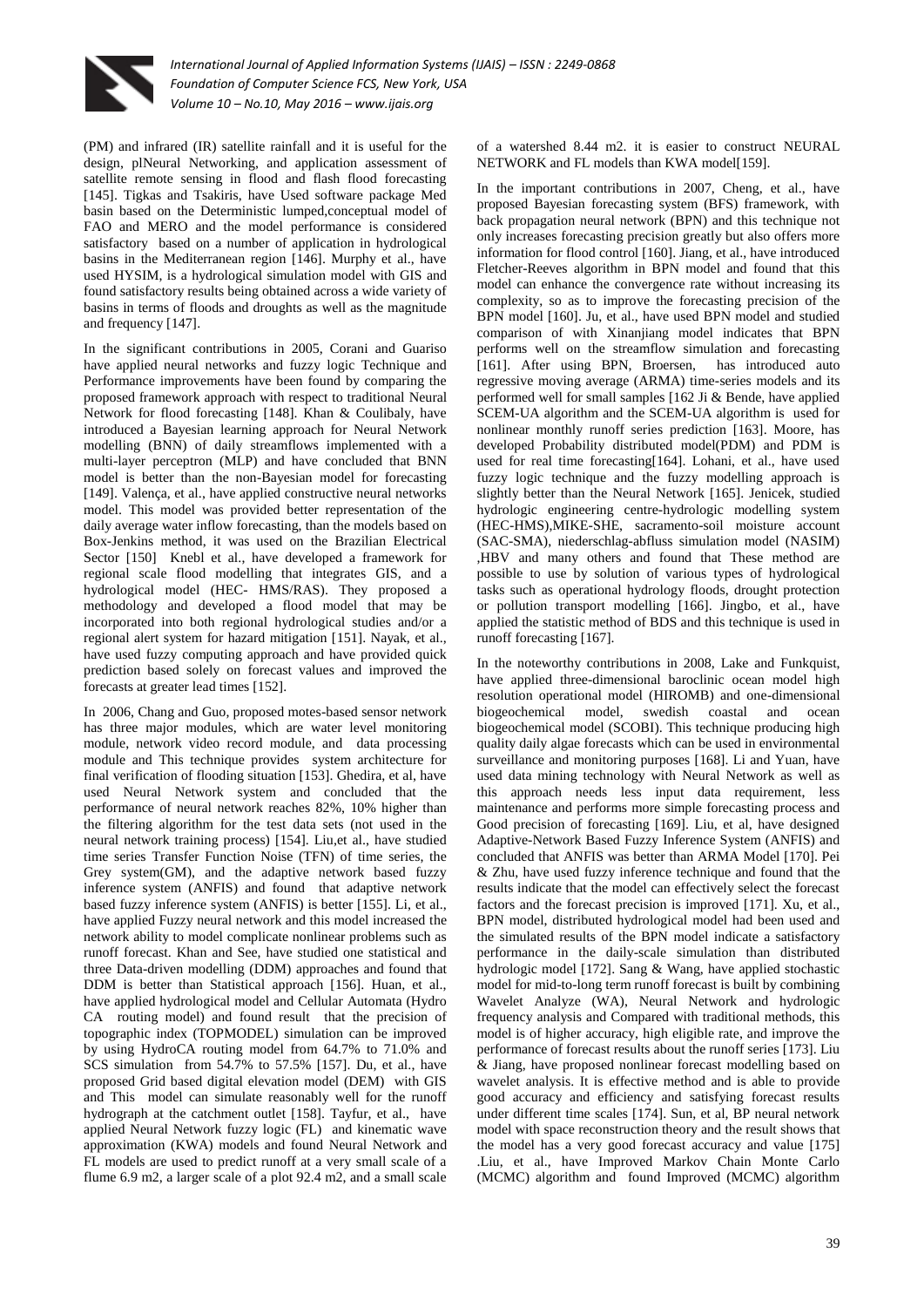

which is useful for parameter estimation of complex modelling and uncertainty analysis [176]. Wiriyarattanakul, et al., have applied fuzzy support vector machine regression (FSVMR) and the FSVMR method is more effective and efficient in forecasting Runoff than the standard support vector machines regression (SVMR) [177]. Guo, et al., have proposed wavelet analysis and artificial neural network model and the result shows that this model can get a good result in simulating and predicting monthly runoff [178]. Remesan, et al., have used Neural Network Auto Regressive with exogenous input (NNARX) and adaptive neuro-fuzzy inference system (NIFS). ANFIS and NNARX models can be applied successfully in rainfall-runoff modelling to achieve highly accurate and reliable forecasting results [179]. Archer and Fowler, have used A multiple linear regression model and have concluded that the simple regression model based on observed surface precipitation and temperature is used for forecasting seasonal runoff [180]. Aytek,et al., have analyzed genetic programming (GP) technique, Neural Network techniques:(i)the BPN and (ii) generalized regression neural network (GRNN) methods and found that (GP) formulation performs quite well compared to results obtained by Neural Networks. Gene expression programming(GEP) can be proposed as an alternative to Neural Network models [181]. Solaimani, has used Artificial Neural Network with feed forward back propagation and found the Neural Network method is more appropriate and efficient to predict the river runoff than classical regression model [182].

In the significant contributions in 2009, Zhang, et al., have established error correction model based on the theory of cointegration is established on the foundation of the stable data and concluded that the method has good development and application prospects in hydrological forecasting [183]. Ren and Hao, have Described mid-long term runoff prediction using moving windows autoregressive quadratic model (MWAQM).and Compared with Neural Network, the MWAQM has advantages that are simpler structure, less parameters and more convenient calculation [184]. Wang, et al., have used SQL Server, GIS. It provides important early warning and decision making Support on flood prevention with more friendly interface [185]. Ping has combined technique of Neural Network. Wavelet transformation and solving the non-stationary time series problem. This method is feasible and effective [186]. In the case study, Zhu and Pei have applied Wavelet Algorithm found that Forecast precision is improved [187]. Min and Wu have proposed local semi-linear regression (LSLR) technique and Experimental results show that this technique can achieve an accuracy of 86.68% while the error tolerance is only  $\pm 1.5$ % in flood seasons [188]. Lu & Chen, have combined the GIS technology with the hydrodynamic method and This method proves that it is very applicable and the calculation speed is quick and the calculation accuracy is high .At present, the method has been applied in the Three Gorges Reservoir's realtime operation [189]. Yan, et al., have used BP neural network model. BP model has high accuracy and can be used to forecast runoff and the sediment transport volume during the flood period and non-flood period [190]. In the duration of development of rainfall-runoff modelling Yan, et al., have proposed RBF and ccompared the RBF emulating results with the field data, the forecasting error is analyzed and the methods to improve the forecast precision [191] . Luna, et al., have applied fuzzy inference system (FIS) approach and have concluded that FIS approach is better than Soil Moisture Accounting Procedure (SMAP) approach .it is promising for daily runoff forecasting [192]. Sihui, has developed single element medium and long-term classification forecast model and

the result indicates that the forecast model can describe the relationship between forecast factors and forecast object efficiently and accurately, the model is more credible, if the quantity of swatches is larger [193]. Guo, et al., have designed rough set theory (RST) approach, RST not only reduced the dimension and noise of the predictor variables dataset greatly in each grid, but also enhanced the performance of statistical downscaling models [194]. Acar, et al., have combined Snowmelt runoff model with GIS and it is used to forecast the river discharges [195]. Xu, et al., have used BPN and Compared between BPN models and four process-based models, namely a lumped model(Xinanjiang), a semi-distributed model (XXT), and ESSI and SWAT (two distributed models). It is found that all the four process-based models perform poorer compared with BPN models for I-day lead time to 20-day lead time [196]. Xui, et al., have applied TOPMODEL, Digital Elevation Model (DEM) and TOPMODEL can be used as a stream flow prediction tool and hence as an agricultural drought forecasting tool [197]. Feng and Zhang, have used back propagation Neural Network and found that the Neural Network technology is a relatively effective way of solving problems in forecast of surface runoff [198]. Hundecha, et al., have developed fuzzy logic-based rainfall-runoff model and have concluded that Fuzzy logic-based rainfall-runoff model is better than HBV model. This approach is easier and faster to work with [199]. Bulygina, et al., have used base flow index (BFI) from HOST database and . HOST is a simple and potentially powerful method of conditioning the parameter space under current and future land management [200]. Hung, et al., have utilized NEURAL NETWORK technique and found that the superiority in performance of the NEURAL NETWORK model over that of the persistent model. NEURAL NETWORK improves the forecast accuracy and efficiency [201].

In 2010, Dadhwala, et al., have proposed variable infiltration capacity (VIC) macro scale hydrological model. This model applies on hydrology of Mahanadi river basin and assesses land cover change impacts on stream flows at various locations along the river in the basin [202]. Kafle,et al., have proposed hydrologic engineering centre's hydrologic modelling system (HEC-HMS version 3.0.1) with GIS and this model predicted peak discharge (98% of observed value), on the same day [203]. Liu and Huagui, have designed gray dynamic analysis model and found that this model is used to predict hydrological factors and satisfactory performances are gained. So Prediction for the series has a certain accuracy and good results [204]. Longxi and Hong, have used one-dimensional hydrodynamics mathematical model and this model forecasts the changes of water level and flow ratio in high flow and low water periods [205]. Xu, et al., have utilized Support Vector Machine (SVM) based rainfall runoff models and It is found that both the process-based models TOPMODE and Xinanjiang model perform poorer compared with SVM model [206]. Deshmukh & Ghatol,et al, have applied that Neural Network -based short-term runoff forecasting system, Jordan neural network model, Elman neural network model and have concluded that Jordan neural Network is performing better as compare to Elman neural network in forecasting runoff for 3 hrs lead time [207]. Li, et al., have proposed snow emission model, which reveals quantitatively and visually the snow depth inversion error due to multi-solution inversion [208].Wang and Qiu, have applied adaptive network based fuzzy inference system (ANFIS) model and found ANFIS model has better forecasting performance than artificial neural network model [209]. Wang, et al., have proposed support vector machine (SVM) model with chaotic genetic algorithm (CGA) and results is compared with the Neural Network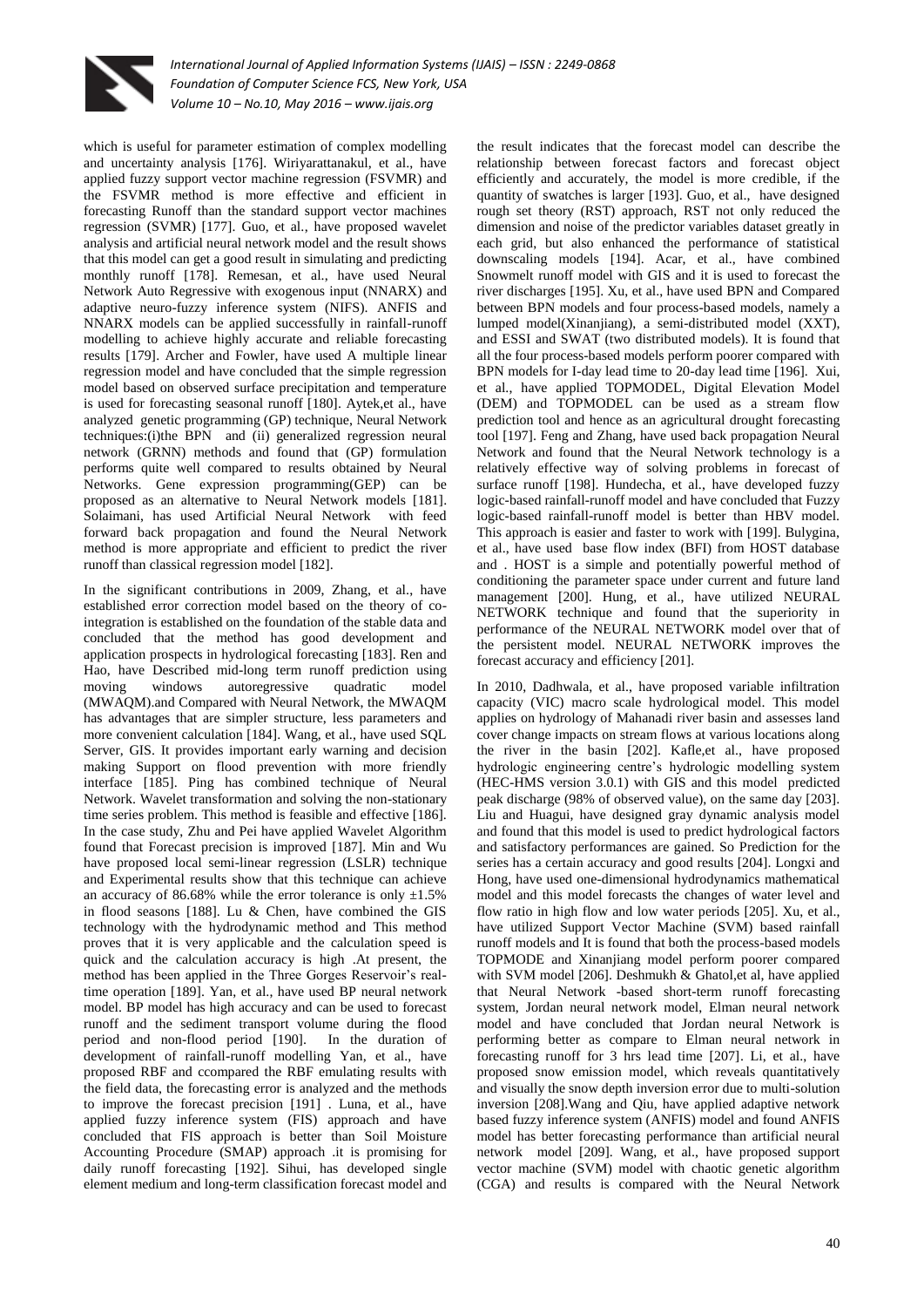

performance. It is found that the SVM-CGA model can give good prediction performance and more accurate prediction results [210]. Ding,et al., have Combined Least Squares Support Vector Machine (LS-SVM) model based on empirical mode decomposition(EMD) and have concluded that this technique reduced maximal relative prediction error from 39.7% to 11.6%.this model is better than linear regression model [211]. Liu,et al., have designed optimal subset regression and back propagation (OSR- BP) neural network model and the result shows that the stability of model is good and accuracy is satisfactory for long-term runoff prediction [212].Yan,et al., have compared between BPN model and RBFN model and found that the BP model has high accuracy and can be used to forecast runoff and the RBF model should be improved by treating the input value reasonably, choosing the data number suitably [213]. Liu,et al., have proposed Shuffled Complex Evolution Metropolis algorithm (SCEM-UA) and have concluded that the SCEM-UA is much better than that by GA [214]. Huang & Tian, have applied multi-layer perception (MLP) with BPN, or simply as MLP-BPN model and Neural Network -based forecasting model components aimed to enhance modeling efficiency of interactive runoff forecasting [215]. Jizhong,et al., have designed Adaptive regulation ant colony system algorithm (ARACS) and RBF neural network combined to form ARACS-RBF hybrid algorithm.this method improves forecast accuracy and improves the RBF neural network generalization capacity; it has a high computational precision, and in 98% of confidence level the average percentage error is not more than 6% [216]. Huang and Tian, have used support vector machine (SVM) based model with visual modelling system and found that the SVM shows slightly better performance both in the training and testing periods than the NEURAL NETWORK [217]. Pradhan,et al., have modified Soil conservation System (SCS) CN model with use of remote sensing and GIS technology and It is used for R-R estimation that considers parameter like slope, vegetation cover, area of watershed [218].

In the considerable contributions in 2011, Case study of Urban water resources Crisis, Shengtang,et al., have proposed a method Based o Stormwater utilization method and Stormwater utilization method is effective to alleviate water crises [219]. Fu and Wei, have proposed linear model formula With water resources network-node graph and it is used to the control amount of pollutants discharged into river [220]. Linke,et al., have applied conceptual rainfall runoff model based on statistical "black-box" models and this model is used provides high quality weather forecasts and flood warning systems [221].Wang, has designed digital management model and It plays important role in making flood control decision [222]. Ma, et al., have used combined model integrated chaos theory and wavelet analysis with support vector machine and this combined model is applicable to medium term and long term prediction. It is applicable for Neural Networkual runoff with small amplitudes with high forecasting accuracy [223]. Huaqil, et al., have integrated wavelet analysis and MNeural Network-Kendall (M-K) method with using discrete wavelet (DW) transform coefficients and this integration estimate the trend of time series, and apply a new road to analyze the multi-scale change character and short term forecast [224]. Hu, et al., have used SVM (Support Vector Machine) model and compared SVM model with a previous NEURAL NETWORK model and it is found that the SVM model performed better [225]. İlker et al., have applied NEURAL NETWORK with coefficient of determination (R2) and root mean square error (RMSE) and found that the performance of the best Model using NEURAL

NETWORK [226]. Huang & Wang, et al., have Proposed novel hybrid NN–GA(neural network - genetic algorithm ) and It showed that it increased the rainfall runoff forecasting accuracy more than any other model [227] Du and Zhu, have used universal Kriging forecast model based on geostatistics theory and It is applied to forecast Neural Networkual runoff [228]. Zhenmin, et al., have combined the neural network rainfall forecast model with genetic algorithm and GIS and found that the model efficiently improved forecast precision and speed [229]. Zhang and Wang, have applied wavelet- artificial fuzzy neural network( ANFIS ) model and The result shows that, the prediction accuracy rises a lot, and it is fit to used in daily runoff predict [230]. Yan, et al., have integrated SVM model with rainfall and GIS factor and this model have been taken the rainfall and the vegetation coverage factors as input factors, could achieve a good effect [231]. Yanxun, et al., have developed runoff forecasting model using system theory with time series and it can be used for runoff forecasting and then for the groundwater resources evaluation [232]. Weilin, et al., have developed forecasting model for runoff, based on multivariate phase space reconstruction with neural network and partial least square method (PLS) and the result shows the multivariate model improves the prediction accuracy over univariate time series one [233]. Aiyun and Jiahai, have Combined the Wavelet analysis and Artificial Neural network (BP algorithm) and found that this model has a better capability of simulation for the process of monthly runoff and the model used to predict with a higher accuracy [234]. Zhang & Lai, have proposed recurrent neural network based predictive model trained by a combination of particle swarm optimization and evolutionary algorithm. Proposed model ensure an accurate prediction on the urban runoff quantity. This provides an excellent prediction method for the stormwater runoff monitoring [235]. Chen, et al, have improved GIS-based TOPMODEL and found that the Improved TOPMODEL can be used for forecasting operations [236]. Chen & Li, have Combined HBV model with GIS and Improved HBV model can be applied to partial rain-storm flood forecast in small drainage basin [237]. Liang, et al., have Developed web-based system served as real-time rainfall-runoff forecast, which is capable of forecasting runoff generation, predicting rainfall, evaporation, calculating subsurface runoff and analyzing water balance [238]. Limlahapun, et al., have integrated flood forecasting model with the web-based system and found that it is improve flood monitoring, information distribution and an alert system [239]. Wu & chau, have designed Neural Network, modular artificial neural network (M- Neural Network) with singular spectrum analysis (SSA) and the Neural Network R-R model coupled with SSA is more promising compare to Neural Network and LR models [240]. Wanga,et al., have used a predictive ocean atmosphere model for Australia (POAMA), conceptual rainfall-runoff model SIMHYD and POAMA forecasts as forcing improved forecasting skills significantly only for monthly forecasts, but not for three-monthly forecasts [241].

In 2012, Patil & Patil, have reviewed the different forecasting algorithm algorithms of rainfall- runoff modelling and find out pros and cons of these algorithms and suggest framework of new algorithm for Rainfall runoff modeling which gives better water consumption [242]. Brocca, et al., two real data and two synthetic experiments have been carried out to assess the effects of assimilating soil moisture estimates into a two-layer rainfall– runoff model. By using the ensemble Kalman filter, both the surface- and root-zone soil moisture (RZSM) products derived by the advanced SCAT terometer (ASCAT) have been assimilated and the model performance on flood estimation is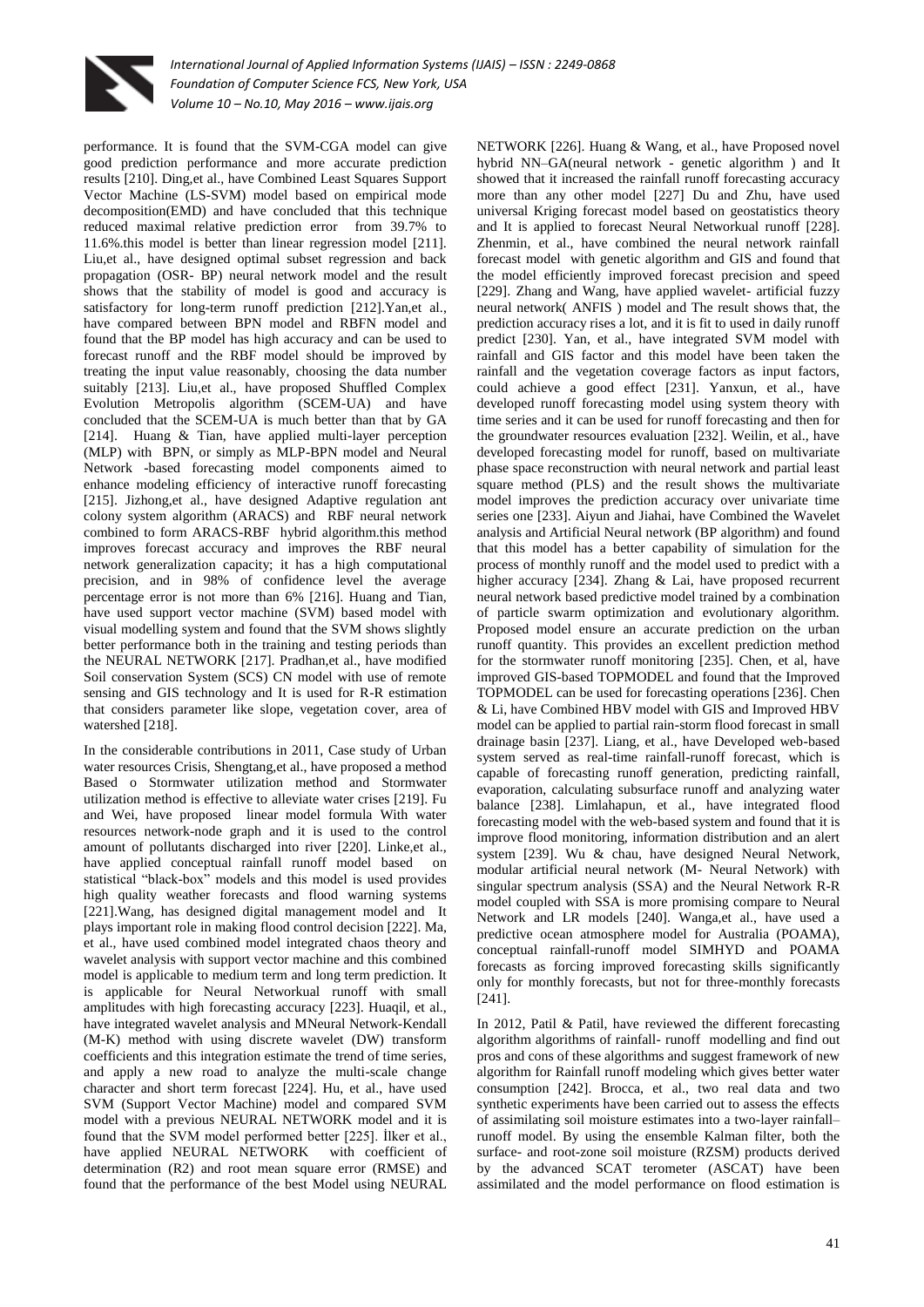

analyzed and The results of the synthetic experiments confirm the higher impact of the assimilation of root-zone soil moisture (RZSM) with respect to the surface soil moisture product [243]. Shengtang, et al., have developed a model Based on soil and water conservation activities (SWCA.) and the distributed hydrological models promised a good way to simulate the hydrological effects of SWCA [244]. Shah, et al., have applied hybrid approach of Possibilitic fuzzy C-mean and Interval type-2 Fuzzy logic methods and this approach can help in plNeural Networking and reforming the agriculture structure, storm water management, runoff, and pollution control system, In addition, the accurate rainfall prediction [245]. the objective of minimizing energy consumption is designed by Xiao-lin, et al., have proposed a multi scenario model of hydrothermal optimal operation [246]. Bell,et al., have combined Support Vector Machine with sequential minimum optimization (SMO) algorithm with a RBF kernel function and this technique yield a relative absolute error 48.65% versus 63.82% for the human ensemble forecast, and optimize forecasts wet and dry years equally[247]. Li,et al., have proposed model Based on BPN algorithm and found that This technique deal the nonlinear hydrological series problems and provides a new idea to mid and long-term runoff forecast of reservoirs [248]. Zhang, et al., have applied one-dimensional movement model and this model can be used to forecast the debris flows. For certain rainfall intensity and terrain conditions [249]. Mittal, et al., have developed a dual (combined and paralleled) artificial neural network (D- Neural Network) and concluded that the D- Neural Network model performs better than the feed forward Neural Network (BPN) model [250]. Jingwen, et al., have used XXT model and found that the results show that XXT has better performance against the TOPMODEL and the Xinanjiang model [251].

In the noteworthy contributions in 2013, Chen,et al., have Studied of BPN and conventional regression analysis (CRA) and found that BPN perform better than the conventional regression analysis method [252]. Gebregiorgis, et al., have analysed precipitation estimation from remotely sensed information using artificial neural networks is better than 3B42RT and climate prediction center morhing technique (CMORPH) technique [253]. Phuphong and Surussavadee, have applied Neural Network based runoff forecasting model and Results show good forecast accuracy and useful forecasts 12 hours in advance [254]. Zhang, et al., have studied study, the deterministic Ensemble Kalman Filter – Ensemble Square Root Filter was coupled with a widely used conceptual rainfall-runoff model to assimilate streamflow data from either in-situ or remote sensing sources to update all the internal states in the model and result show that the use of satellite data for improving flood forecasting worldwide [255]. Patil, et al., have reviewed the different forecasting algorithms. Neural Network, FL, GA of rainfall- runoff modelling and have concluded that can be combined fuzzy logic and Neural Network together and find out The better result and use these result for prediction [256]. Robertson, et al.,have investigated whether a hybrid seasonal forecasting system that uses the output of a dynamic hydrological model as a predictor in a statistical forecasting and found that this approach can lead to more skilful forecasts [257]. Vleeschouwer and Pauwels, have examined indirect calibration of a rainfall-runoff model and have shown that a certain potential exists for indirect calibration of a rainfall-runoff model (in particular indirect spectral calibration) in the case of spatial, temporal and spatio-temporal gauging divergence in ungauged catchments [258]. Ramana, et al., have combined the wavelet technique with Neural Network and found that the performances of wavelet neural network models are more effective than the Neural Network models [259].

## **2.3 Spatial Interpolation**

In much science and engineering practice today, there is an increasing demand for techniques which are capable of interpolating irregularly scattered data distributed in space. These techniques have many applications including rainfall estimation. Mathematically, the general model for spatial interpolation of values μ in a surface 'R' can be expressed as:

$$
\varphi = f(x, y, z, \mu, v_1, v_2, \ldots, v_n)
$$

Where,  $(x, y, z)$  is a geo-coordinate location and  $v_1, v_2, ..., v_n$  are additional variables. In Neural Network model dependent variable μ can be expressed as rainfall variable, *x, y, z* are geocoordinate (latitude, longitude, and altitude), and  $v_1$ ,  $v_2$ ,..., $v_n$  can be defined as random weights to be optimized. In this section, contributions from the year 50 years have been reviewed.

It is found that, there are several interpolation methods for solving the above problem have been used. Techniques such as geostatistical co-kriging (Journel and Huijbregts, 1978) and Neural Network (Hornik et al., 1987) are common. Goovaerts, 1997, Demyanov, 1998), S. van der Heijden has suggested four methods for spatial interpolation including Neural Network in their work [262-65]. Huang et al. (1998), demonstrated the use of dynamic fuzzy-reasoning-based function estimator (DFFE) to interpolate rainfall data in a case study in Switzerland [266a and b]. The functional parameters are also optimized by genetic algorithms (GA). Ricardo and Palutikof, 1999, have successfully applied Neural Network technique for simulation of daily temperature for climate change scenarios over Portugal [267]. Guhathakurta, 1998, has applied hybrid Neural Network in prediction of Indian monsoon rainfall and has found very significant results almost more than 85% correctness. Guhathakurta, 1999, applied this Neural Network method effectively in prediction of surface Ozone which is very dynamic and unpredictable in nature for very smaller geographical earth region. He has also contributed extremely significant finding in the year of 2000 and 2006 with the similar Neural Network methods especially for climate variable prediction [268]. Rajeevan et al. (2000) have given a power regression based long-rang monsoon rainfall forecasting system for peninsular Indian region [269]. However, Guhathakurta (2006) and Karmakar et al. (2008) have found that, the NEURAL NETWORK method is better evaluated over the statistical technique for the same [270]. Snell, 2000 has found a new method for the spatial interpolation of daily maximum surface air temperatures [271]. This new method uses Neural Network to generate temperature estimates at eleven locations given information from a lattice of surrounding locations. The out-of-sample performance of the Neural Networks is evaluated relative to a variety of benchmark methods (spatial average, nearest neighbor, and inverse distance methods). He has found that, the Neural Network approach is superior both in terms of predictive accuracy and model encompassing. Antonić et al. (2001) have described Spatio-temporal interpolation of climatic variables over large region of complex terrain using neural networks. Presented interpolation models provide reliable, both spatial and temporal estimations of climatic variables, especially useful for dendroecological analysis [272]. Rigol et al. (2001) have described spatial interpolation of daily minimum air temperature using a feed-forward back-propagation neural network [273]. Simple network configurations were trained to predict minimum temperature using as inputs: (1) date and terrain variables; (2) temperature observations at a number of neighbouring locations; (3) date, terrain variables and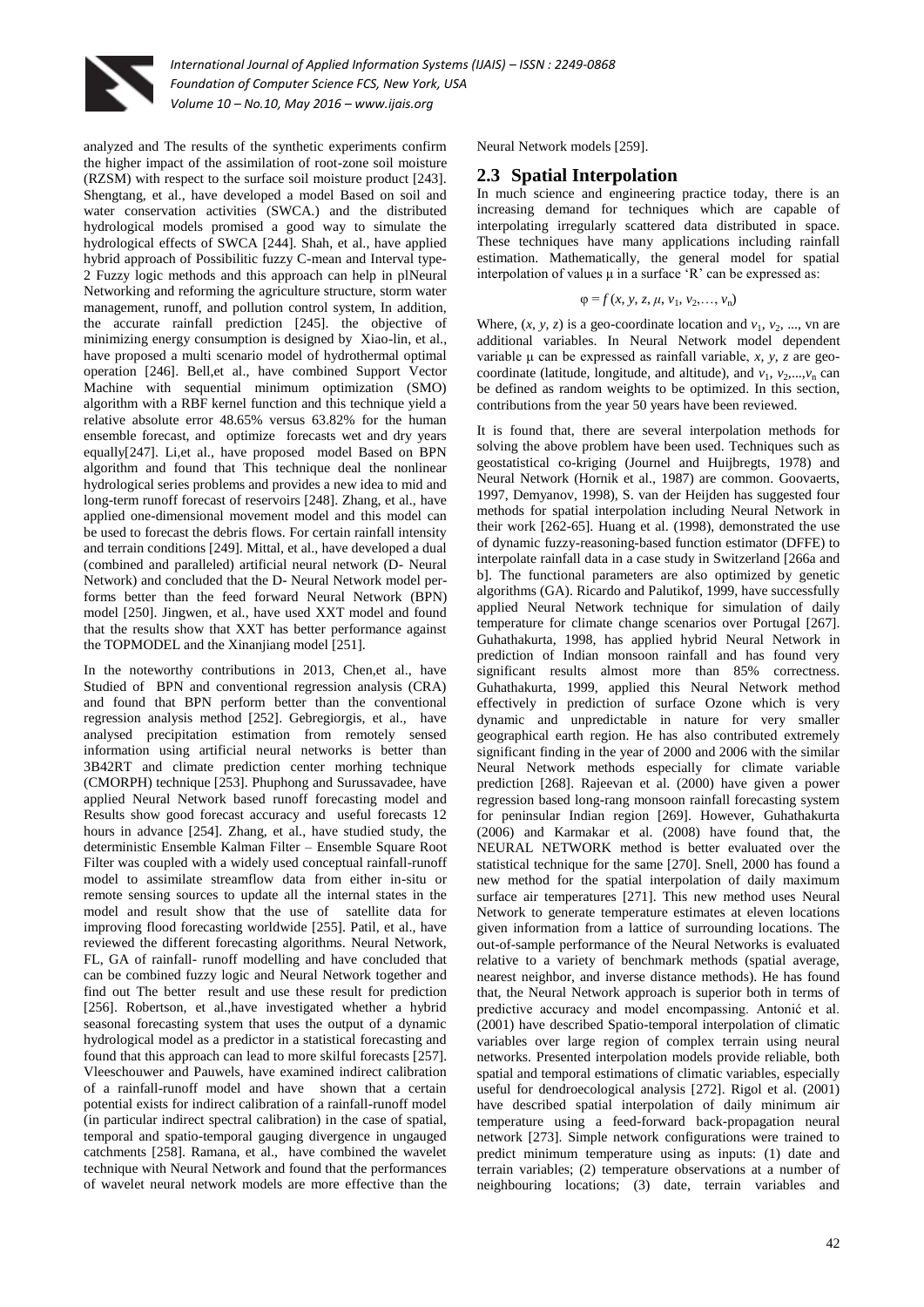

neighbouring temperature observations. This is the first time that trend and spatial association are explicitly considered together when interpolating using an Neural Network. Koike et al. (2001) suggested an interpolation method based on a multilayer neural network (MNN), has been examined and tested for the data of irregular sample locations, he found that, the main advantage of MNN is in that it can deal with geographical data with nonlinear behavior [274]. Bryan and Adams (2002) have successfully applied in interpolation of Neural Networkual Mean Precipitation and Temperature Surfaces for China [275]. Li (2002) have suggested Neural Network models could be used to accurately estimate these weather variables. In this study, Neural Network -based methods were developed to estimate daily maximum and minimum air temperature and total solar radiation for locations in Georgia. Observed weather data from 1996 to 1998 were used for model development, and data from 1999 to 2000 were used for final Neural Network model evaluation, Iseri et al. (2002) have found that, the Neural Network in Medium Term Forecasting of Rainfall over Indian region is sufficiently suitable [276]. Silva 2003 has successfully applied Neural Network technique for special interpolation of temperature variable carried out in the Austrian Central Institute of Meteorology and Geodynamics – ZAMG, on the scope of the COST Action 719. This work focuses on the capabilities of Neural Networks used in the spatial interpolation of some climate variables showing the advantages and disadvantages [277]. The application of an Neural Network on the Austria mean air temperature distribution for August has produced good results, explained by the strong altitude dependency of this parameter. Timonin and Savelieva, 2005, have described another application for spatial prediction of radioactivity using GRNN. Guhathakurta 2006, Karmakar et al. (2008, 2009) have found that, the Rumelhart,1986 learning algorithm based Neural Network model can be also appropriate for long-range monsoon rainfall prediction over very smaller geographical region. Attorre et al. (2007) have compared three methods that have been proved to be useful at regional scale: 1 - a local interpolation method based on de-trended inverse distance weighting (D-IDW), 2 - universal kriging (i.e. simple kriging with trend function defined on the basis of a set of covariates) which is optimal (i.e. BLUP, best linear unbiased predictor) if spatial association is present, 3 - multilayer neural networks trained with back-propagation (representing a complex nonlinear fitting) and found Neural Network interpolator has proven to be more efficient [278]. Chattopadhyay, and Chattopadhyay, 2008, have found that, the Neural Network for Indian Rainfall prediction using Neural Network is suitable and especially he suggested architecture of hidden layer of the network [279]. Ultimately it has been established that the eleven hidden nodes three-layered neural network has more efficacy than asymptotic regression in the present forecasting task. Hung, 2009, presented Neural Network technique to improve rainfall forecast performance over Bangkok Thailand. Mendes and Marengo, 2010 have developed and tested a novel type of statistical downscaling technique based on the Artificial Neural Network , applied of the climate change [280]. The Neural Network used here are based on a feed forward configuration of the multilayer perception that has been used by a growing number of authors. Sivapragasam et al. (2010) have found that, the interpolation of Hydrological variable such as rainfall, ground water level, etc for Tamil Nadu state India using Neural Network is useful [282]. However, 18 stations data samples have been used to develop Neural Network. It is observed that, by more stations, this methodology can produce better result. Ghazanfari et al. (2011), have suggested a new model PERSINEURAL Neural Network (Precipitation estimation from remotely sensed information using artificial neural network) model works based on the Neural Network system which uses multivariate nonlinear input-output relationship functions to fit local cloud top temperature to pixel rain rates. In this study, PERSINEURAL Neural Network model and two interpolation methods (Kriging & IDW) are employed to estimate precipitation cover for North-Khorasan between the years 2006 until 2008. He has found better correlation between PERSINEURAL Neural Network output and station data than the other two interpolation methods. While correlation coefficient for Kendal's test is 0.805 between model and Bojnord Station data, this coefficient is 0.488 and 0.565 for Kriging method [283].

By review of very significant contributions of all the authors from 1978 to 2012, it is concluded that, Neural Network method is sufficiently suitable for identifying internal dynamics of rainfall variables, as well as significant to develop an association between dependent and independent variable in prediction as well as interpolation. However, it is also found that, the selection of appropriate architecture of Neural Network is exceptionally tricky in addition to its training. Selection of its parameters, i.e., number of input vectors, hidden layers, and hidden neurons is again very dynamic depending on data series. Training of Neural Network is also again enormous challenging task. It is found that, the selection of parameters and training process may cause of temporal nervousness as well. To train the network, how many epochs are required, how to obtain global minima during error minimization process (i.e., training) is not often clearly available in the literature although very wide range of applications of NEURAL NETWORK has been found. No author has found who have evidently described these features in their offerings.

## **3. RESULTS AND DISCUSSIONS**

Two major framework of Neural Network have been found by the above literature review and those are adequately appropriate to predict chaotic behavior of climate variables are discussed in the following subsections-

Lee et al., 1998, have found that RBFN produced good prediction while the linear models poor prediction [23]. After a study of RBFN, Chang et al., 2001, have found that it is a suitable technique for a rainfall runoff model for three hours ahead floods forecasting [34]. In 2004 Maqsood et al., have found that HFM is relatively less accurate and RBFN is relatively more reliable for the weather forecasting problems and in comparison the ensembles of neural networks produced the most accurate forecast [42]. Exploring the new concept, soft computing models based on RBFN for 24-h weather forecasting, Maqsood et al., have concluded that the RBF neural network produces the most accurate forecasts compared to the MLP, ERNN and HFM [54]. As we know that neural network can applied for most of the prediction aspects, Nekoukar et al., 2010, have used radial RBFN for financial time-series forecasting, and the result of their experiment shows the feasibility and effectiveness [80]. Patil and Ghatol, 2010, have used various Neural Network topologies such as radial RBF and multilayer perceptron with Levenberg Marquardt and momentum learning rules for predicting rainfall using local parameters and they found the topologies fit for the same task [85]. Joshi and Patel, 2011, have put in a review report on Rainfall-Runoff modeling using Neural Network, in the same study they have reviewed three neural network methods, Feed Forward Back Propagation (FFBP), RBFN and Generalized Regression Neural Network (GRNN) and they have seen that GRNN flow estimation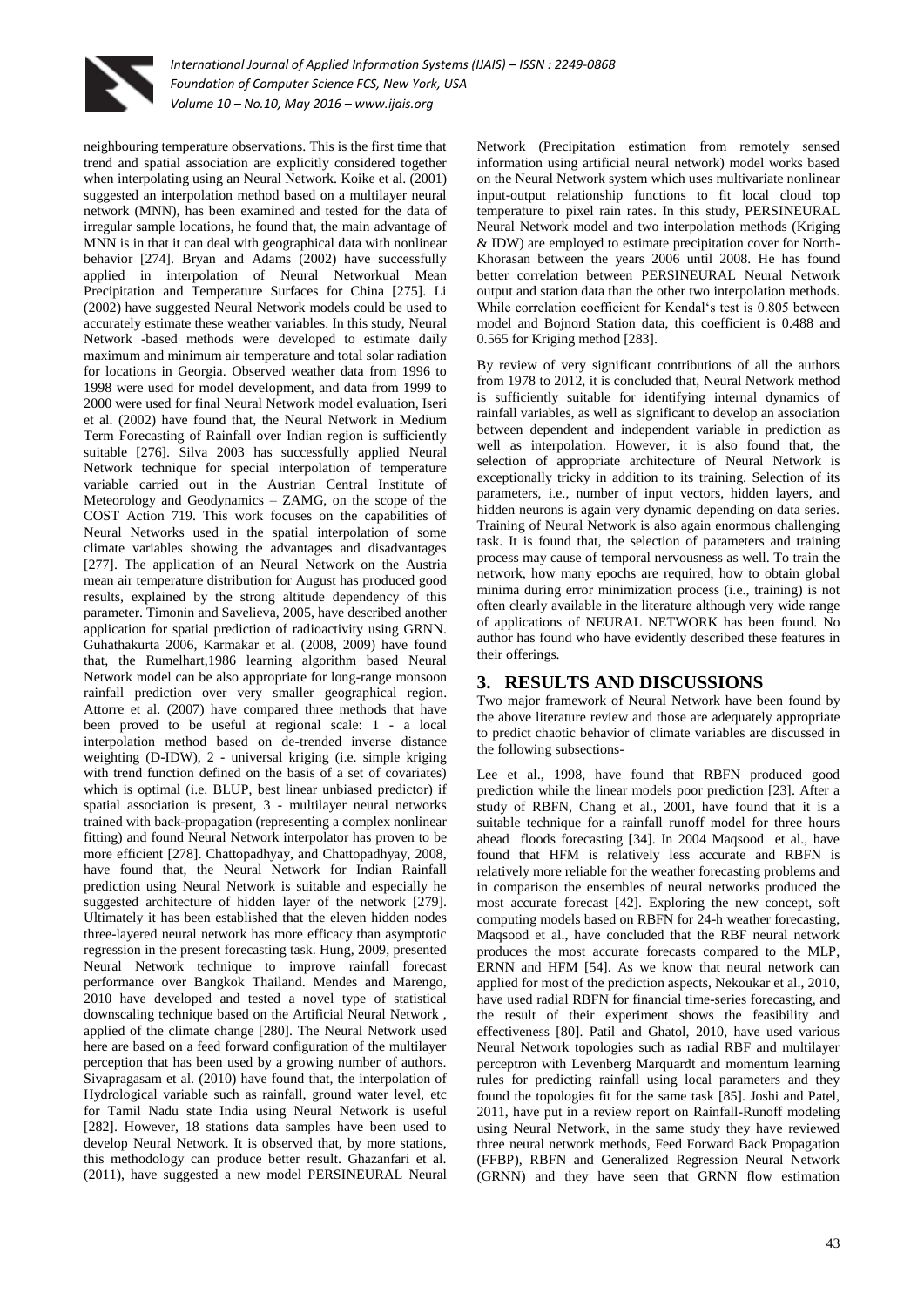

performances were close to those of the FFBP, RBF and MLR [95]. It is observed that many of the scientists have used Neural Network and various Neural Network models for forecasting Rainfall, Temperature, Wind and Flood etc., El-Shafie et al., 2011, have compared and studied Dynamic Vs Static neural network models for rainfall forecasting, they have developed AI based forecasting architectures using Multi-Layer Perceptron Neural Networks (MLPNN), Radial Basis Function Neural Networks (RBFNN) and Adaptive Neuron-Fuzzy Inference Systems (ANFIS), finally they concluded that the dynamic neural network namely IDNN could be suitable for modeling the temporal dimension of the rainfall pattern, thus, provides better forecasting accuracy [101].

Lekkas et al., 2004 have used a multilayer back propagation network and found that BPNN will not always find the correct weight and biases fort the optimum solution, whereas their results supported the hypothesis that Neural Networks can produce qualitative forecast. A 7 hour ahead forecast in particular proves to be of fairly high precision, especially when an error prediction technique is introduced to the Neural Network model [44]. In coastal areas it is an enormous prediction of tidal level, Tsong-Lin Lee, 2004, has predicted long-term tidal level using back propagation neural network, as compare to conventional harmonic method, he concluded that back-propagation neural network mode also efficiently predicts the long-term tidal levels [49]. On the basis of humidity, dew point and pressure in India, Enireddy et al., 2010, have used the back propagation neural network model for predicting the rainfall. In the training they have obtained 99.79% of accuracy and 94.28% in testing. From these results they have concluded that rainfall can predicted in future using the same method [88]. Joshi and Patel, 2011, have put in a review report on Rainfall-Runoff modeling using Neural Network, in the same study they have reviewed three neural network methods, Feed Forward Back Propagation (FFBP), Radial Basis Function (RBF) and Generalized Regression Neural Network (GRNN) and they have seen that GRNN flow estimation performances were close to those of the FFBP, RBF and MLR [95]. The temperature has a great effect in forecasting rainfall Amanpreet Kaur, and Harpreet Singh, 2011, have tested Artificial Neural Network in forecasting minimum temperature, they have used multi layer perceptron architecture to model the forecasting system and back propagation algorithm is used to train the network. They found that minimum temperature can be predicted with reasonable accuracy using Neural Network model [98]. Geetha and Selvaraj, 2011, have predicted Rainfall in Chennai using back propagation neural network model, by their research the mean monthly rainfall is predicted using Neural Network model. The model can perform well both in training and independent periods [102]. Predicting groundwater level is somehow a difficult task now a day because it varies place to place and round the globe, Mayilvaganan, and Naidu, 2011, have attempted to forecast groundwater level of a watershed using Neural Network and Fuzzy Logic. A three-layer feed-forward Neural Network was developed using the sigmoid function and the back propagation algorithm. Now it has been observed that NEURAL NETWORKs perform significantly better than Fuzzy Logic [105]. El-shafie et al., 2011, have tried to use neural network and regression technique for rainfall-runoff prediction finally they concluded that the results showed that the feed forward back propagation Neural Network (NEURAL NETWORK) can describe the behaviour of rainfall-runoff relation more accurately than the classical regression model [106]. Sawaitul et al., have presented an approach for classification and prediction of future weather using back

propagation algorithm, and discussed different models which were used in the past for weather forecasting, finally the study concludes that the new technology of wireless medium can be used for weather forecasting process. It also concludes that the Back Propagation Algorithm can also be applied on the weather forecasting data. Neural Networks are capable of modeling a weather forecast system [110].

## **4. CONCLUSIONS**

During a concentrated study of applications of various architectures of Neural Network it has been obtained that the BPN and RBF are the methods which have been used by most of the researchers and the result of their test found to be satisfactory without any scientific argument. In general it has been observed that out of various prediction techniques such as statistical and numerical modeling, over the meteorological data, Neural Network is proved to be an appropriate technique undoubtedly for forecasting various climate conditions. In 2014, Karmakar et al. explained that the BPN in identification of internal dynamics of chaotic motion is found to be a perfect and appropriate in forecasting various natural phenomena. However, selection of its parameters likes, Number of input vectors (n), Number of hidden layers (m), Number of neurons in hidden layers (p), Number of output neurons (y), Weights and biases, Learning rate ( $\alpha$ ), Momentum factors ( $\mu$ ) seems crucial during design time. Especially for chaos prediction, no authors have provided optimum value of these parameters. Also during the training process through the algorithm developed by (Rumelhart et al., 1986) it is found that, a high learning rate  $(\alpha)$  leads to rapid learning but the weights may oscillate, while a lower value of α leads to slower learning process in weight updating. Identification of an appropriate value of α maintaining a higher learning process needs special attention of the researchers in this area. The main reason of the momentum factor  $(u)$  is to accelerate the convergence of error during the training. It is the most complicated and experimental task to select appropriate value of ' $\alpha$ ' and ' $\mu$ ' during the training process of BPN as well. They identified these parameters to identify internal dynamics of monsoon rainfall data time series through deterministic forecast. It is noted that, BPN parameters values may differ for other problems. Thus, optimization of BPN parameters is very essential and consequently their optimum values should be chosen cautiously through experiments only. Finally it can be observed that the BPN model can be practical to prediction of climate modeling, however, required superiority to select its parameters like vijs ,wijs, v0, w0, m1, m2, n, p, *f* (x), e, yk, α, and μ is vital. Thus a careful experimentation is suggested before apply the NEURAL NETWORK model in chaos prediction and interpolation.

#### **5. REFERENCES**

- [1] Walker, G. T., 1923, "Correlation in Seasonal Variations of Weather, III. A Preliminary Study of World Weather". Mem. India Meteorol. Dep., XXIV, 75–131.
- [2] Walker, G. T., 1924, "Correlation in Seasonal Variations of Weather, IV. A Further Study of World Weather". Mem. India Meteorol. Dep., XXIV, 275– 332.
- [3] Gowariker, V., Thapliyal, V., Sarker, R. P., Mandal, G. S. and Sikka, D. R., 1989, "Parametric and Power Regression Models: New Approach to Long Range Forecasting of Monsoon Rainfall in India". Mausam, 40, 115– 122.
- [4] Gowariker, V., Thapliyal, V., Kulshrestha, S. M., Mandal, G. S., Sen Roy, N., and Sikka, D. R., 1991, "A Power Regression Model for Long Range Forecast of Southwest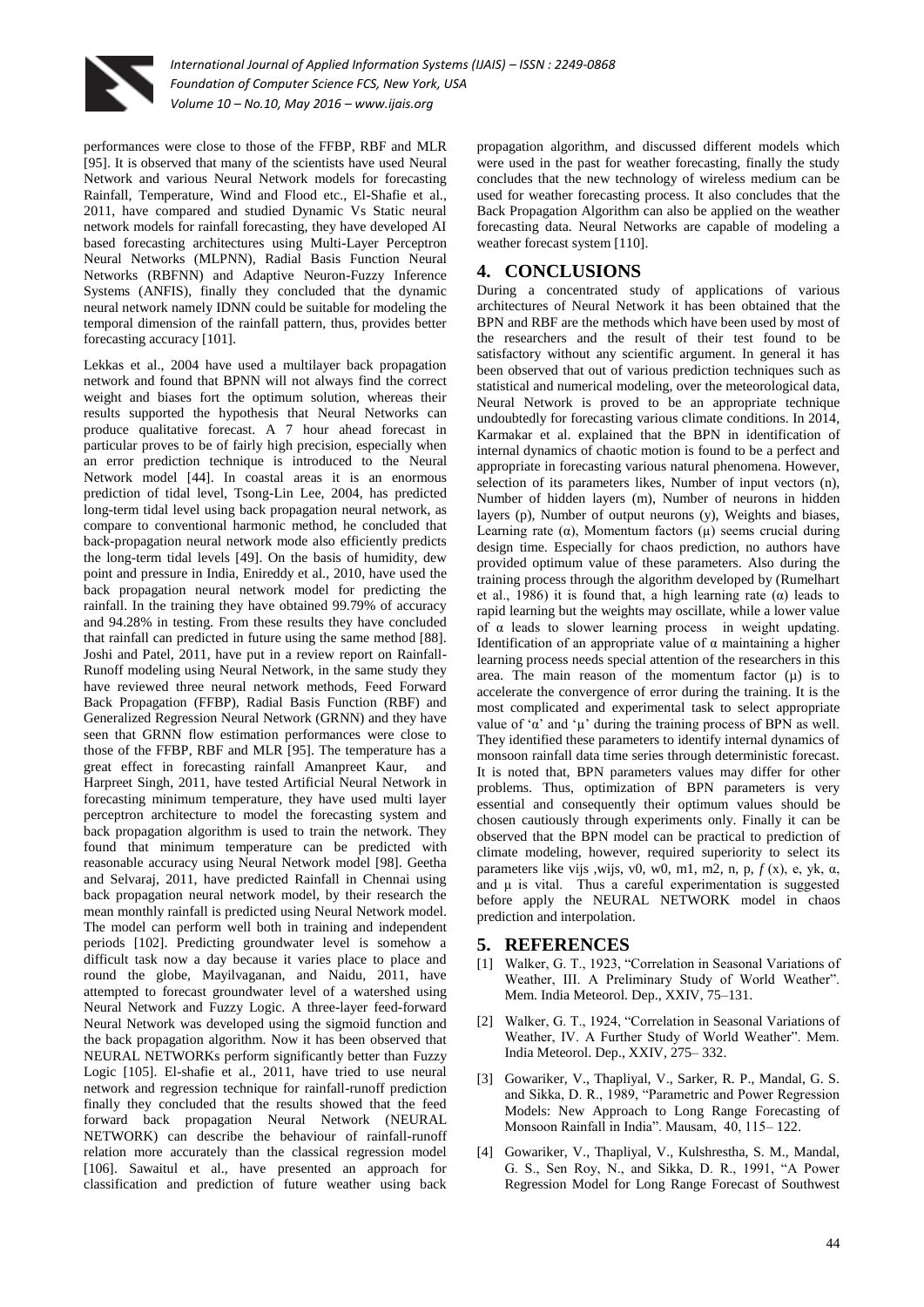

Monsoon Rainfall over India". Mausam, 42, 125–130.

- [5] Thapliyal, V., and Kulshrestha, S. M., 1992, "Recent Models for Long Range Forecasting of Southwest Monsoon Rainfall over India". Mausam, 43, 239–248.
- [6] Thapliyal, V., 1997, "Preliminary and Final Long Range Forecasts for Seasonal Monsoon Rainfall over India". J. Arid Environ., 36, 385–403.
- [7] Rajeevan, M., Guhathakurta, P. and Thapliyal, V., 2000, "New Models for Long Range Forecasting of Monsoon Rainfall over Northwest and Peninsular India". Meteorol. Atmos. Phys., 73, 211–225.
- [8] Rajeevan M., 2001, "Prediction of Indian Summer Monsoon: Status, Problems and Prospects". Current Science, 81, 1451–1457.
- [9] Thapliyal, V., and Rajeevan, M., 2003, "Updated Operational Models for Long-Range Forecasts of Indian Summer Monsoon Rainfall". Mausam, 54, 495–504.
- [10] Rajeevan, M., Pai, D.S., Dikshit, S.K., and Kelkar, R. R., 2004, "IMD's New Operational Models for Long-Range Forecast of Southwest Monsoon Rainfall over India and Their Verification for 2003", Current Science, 86 (3), 422- 431.
- [11] Guhathakurta, P., 2000, "New Models for Long Range Forecasts of Summer Monsoon Rainfall over North West and Peninsular India", Meteor. & Atomos. Phys.,73 (3), 211-255.
- [12] Guhathakurta, P., Rajeevan, M., and Thapliyal, V., 1999, "Long Range Forecasting Indian Summer Monsoon Rainfall by Hybrid Principal Component Neural Network Model", Meteorology and Atmospheric Physics, Springer-Verlag, Austria.
- [13] Parthasarathy, B., Rupa Kumar, K., and Munot, A. A., 1991, "Evidence of Secular Variations in Indian Summer Monsoon Rainfall Circulation Relationships". J. Climate, 4, 927–938.
- [14] Hastenrath, S., and Greischar, L., 1993, "Changing Predictability of Indian Monsoon Rainfall Anomalies". Proc. Indian Acad. Sci. (Earth Planet. Sci.), 102, 35–47.
- [15] Guhathakurta P., (2006), "Long-Range Monsoon Rainfall Prediction of 2005 for the Districts and Sub-Division Kerala with Artificial Neural Network", Current Science, 90(6), pp-773-779.
- [16] Krishnamurthy, V., and Kinter, J. L., 2002, "The Indian Monsoon and its Relation to Global Climate Variability". Global Climate – Current Research and Uncertainties in the Climate System (eds Rodo, X. and Comin, F. A.), 186–236.
- [17] Krishnamurthy, V., and Kirtman, B. P., 2003, "Variability of the Indian Ocean: Relation to Monsoon and ENSO". Q. J. R." Meteorol. Soc., 129, 1623–1646
- [18] Sahai, A. K., Grimm, A. M., Satyan. V. and Pant, G. B., 2002, "Prospects of Prediction of Indian Summer Monsoon Rainfall using Global SST Anomalies". IITM Research Report No. RR-093.
- [19] Guhathakurta, P., 1999, "Long Range Forecasting Indian Summer Monsoon Rainfall By Principle Component Neural Network Model", Meteor. & Atomos. Phys., 71, 255-266.
- [20] Guhathakurta, P., 1998, "A Hybrid Neural Network Model for Long Range Prediction of All India Summer Monsoon Rainfall", Proceedings of WMO international workshop on dynamical extended range forecasting, Toulouse, France, November 17-21, 1997, PWPR No. 11, WMO/TD. 881, pp 157-161.
- [21] Basu Sujit & Andharia H I, 1992, "The Chaotic time series of Indian Monsoon rainfall and its prediction", Proc. Indian Acad. Sci., Vol. 101, No. 1, pp 27-34.
- [22] Chow T. W. S. and Cho S. Y., 1997, "Development of a Recurrent Sigma-Pi Neural Network Rainfall Forecasting System in Hong Kong", Springer-Verlag, pp. 66-75.
- [23] Lee Sunyoung, Cho Sungzoon, Wong Patrick M., 1998, "Rainfall Prediction Using Artificial Neural Networks", Journal of Geographic Information and Decision Analysis, vol. 2, no. 2, pp. 233 – 242.
- [24] Hsieh, W.H., and Tang, B., 1998, "Applying Neural Network Models to Prediction and Analysis in Meteorology and Oceanography". Bull. Amer. Met. Soc., 79, 855-1870.
- [25] Dawson Christian W., Wilby Robert, "An artificial neural network approach to rainfall runoff modeling", 1998, Hydrological Sciences—Journal, 43(1), pp. 47-66.
- [26] Guhathakurta1 P., Rajeevan2 M., and Thapliyal2 V., 1999, "Long Range Forecasting Indian Summer Monsoon Rainfall by a Hybrid Principal Component Neural Network Model", Meteorol. Atmos. Phys., 71, pp. 255-266.
- [27] Ricardo, M., Trigo, Jean, P., Palutikof, 1999, "Simulation of Daily Temperatures for Climate Change Scenarios over Portugal: A Neural Network Model Approach", University of East Anglia, Norwich, NR4 7TJ, United Kingdom, climate research (Clim., Res.), 13, 45–59, 1999.
- [28] Jones, C., Peterson, P., 1999, "A New Method for Deriving Ocean Surface Specific Humidity and Air Temperature: An Artificial Neural Network Approach", J. Applied Meteorology, American Meteorological Society, 38, 1229- 1245.
- [29] Guhathakurta, P., 1999, "A Short Term Prediction Model for Surface Ozone At Pune: Neural Network Approach", Vayu mandal, Special issue on Asian monsoon and pollution over the monsoon environment, 29(1-4), 355-358.
- [30] Guhathakurta, P., 1999, "A Neural Network Model for Short Term Prediction of Surface Ozone at Pune", Mausam, 50(1), 91-98.
- [31] Toth E. \*, Brath A., Montanari A., 2000, "Comparison of short-term rainfall prediction models for real-time flood forecasting", Journal of Hydrology, Elsevier, 239, pp. 132- 147.
- [32] Luk Kin C, Ball J. E. and Sharma A., 2001, "An Application of Artificial Neural Networks for Rainfall Forecasting", 33, pp. 883-699.
- [33] Michaelides Silas Chr,\*, Pattichis Constantinos S. and Kleovouloub Georgia, 2001, "Classification of rainfall variability by using artificial neural networks", International Journal Of Climatology, pp. 1401–1414.
- [34] Chang Fi-John, Liang Jin-Ming, and Chen Yen-Chang,2001, "Flood Forecasting Using Radial Basis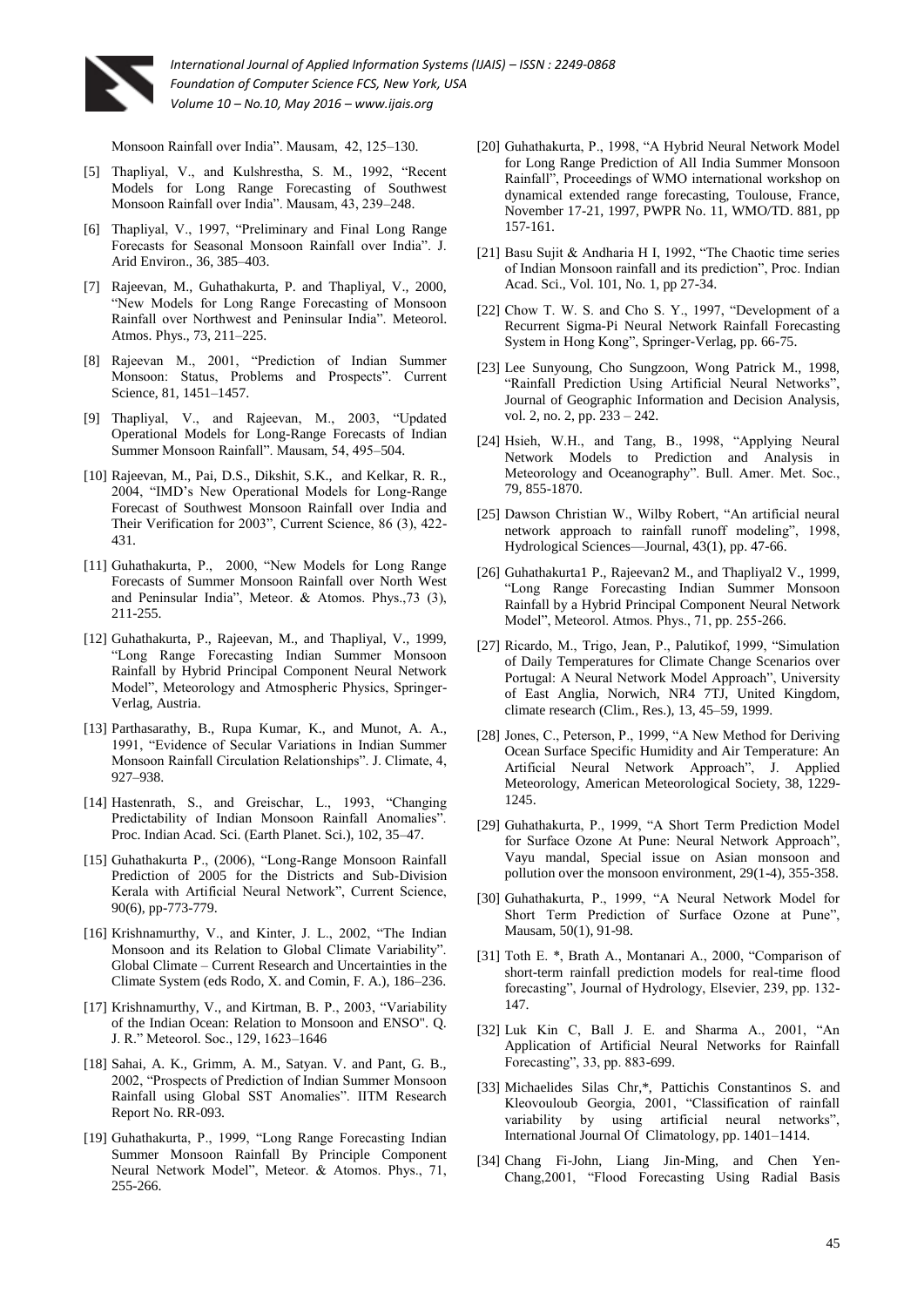

Function Neural Networks", IEEE Transactions On Systems, Man, And Cybernetics, vol. 31, no. 4, pp. 530- 535.

- [35] Brath A., Montanari A. and Toth E., 2001, "Neural networks and non-parametric methods for improving ealtime flood forecasting through conceptual hydrological models", Hydrology and Earth System Sciences, 6(4), pp. 627-640.
- [36] Rajurkar M. P., Kothyari U. C., Chaube U. C., 2002, "Artificial neural networks for daily rainfall-runoff modelling", Hydrologkal Sciences-Journals, 47(6), pp. 865- 877.
- [37] Harun Sobri, Nor Irwan Ahmat & Mohd. Kassim Amir Hashim, 2002, "Artificial neural network model for rainfall-runoff relationship", Journal Technology, Malaysia, pp. 1-12.
- [38] Iseri, Y. G. C., Dandy, R., Maier, A., Kawamura, and Jinno, K., 2002, "Medium Term Forecasting of Rainfall Using Artificial Neural Networks", Part 1 background and methodology, Journal of Hydrology , 301 (1-4), 1834-1840.
- [39] Silva, A. P., 2003, "Neural Networks Application to Spatial Interpolation of Climate Variables", Carried Out By, STSM on the Framework of COST 719 ZAMG, Vienna 6-10 October 2003.
- [40] Snell., Seth, E., Gopal, Sucharita, KaufmNeural Network, Robert, K., 2003, "Spatial Interpolation of Surface Air Temperatures Using Artificial Neural Networks: Evaluating Their Use for Downscaling GCMs", Journal of Climate, 13 (5), 886-895.
- [41] Blender, R., 2003, "Predictability Study of the Observed and Simulated European Climate using Linear Regression", Q. J. R. Meteorol. Soc. (2003), 129, 2299–2313.
- [42] Maqsood Imran, Khan Muhammad Riaz, Abraham Ajith, 2004, Neural Comput & Applic, 13, pp. 112–122.
- [43] Pasero Eros, Moniaci Walter, 2004, "Artificial Neural Networks for Meteorological Nowcast", IEEE international Conference,
- [44] Lekkas D.F.,\* Onof1 C., Lee1 M. J., Baltas2 E.A., 2004, "Application of artificial neural networks for flood forecasting", Global Nest, Vol 6, No 3, pp 205-211.
- [45] Shu Chang and Burn Donald H., 2004, "Artificial neural network ensembles and their application in pooled flood frequency analysis", Water Resources Research, vol. 40.
- [46] Nayaka P.C.,\*, Sudheerb K.P.,1Ranganc, D.M.,2, Ramasastrid K.S.,3, 2004, "A neuro-fuzzy computing technique for modeling hydrological time series", Journal of Hydrology, Elsevier, 291, pp. 52–66.
- [47] Wu Jy S., P.E., ASCE1 M.; Han2 Jun; Neural Networkambhotla3 Shastri; and Scott Bryant4, 2004, "Artificial Neural Networks for Forecasting Watershed Runoff and Stream Flows", Journal Of Hydrologic Engineering, 216.
- [48] Abdel-Aal R.E. \*, 2004, "Hourly temperature forecasting using abductive networks", Elsevier, 17, pp. 543–556.
- [49] Lee Tsong-Lin, 2004, "Back-propagation neural network for long-term tidal predictions", Elsevier, 31, pp. 225–238.
- [50] Chaudhuri Sutapa, Chattopadhyay Surajit, 2005, " Neuro-computing based short range prediction of some meteorological parameters during the pre-monsoon season", Springer-Verlag, 9, pp. 349–354.
- [51] Lin Gwo-Fong \* and Chen Lu-Hsien, 2005, "Application of an artificial neural network to typhoon rainfall forecasting", Hydrological Processes, 19, pp. 1825–1837.
- [52] Vandegriff Jon \*, Wagstaff Kiri, George Ho, Plauger Janice, 2005, "Forecasting space weather: Predicting interplanetary shocks using neural networks", Elsevier, vol 36, pp. 2323–2327.
- [53] KISI Ozgur, 2005, "Daily River Flow Forecasting Using Artificial Neural Networks and Auto-Regressive Models", Turkish J. Eng. Env. Sci., vol 29, pp. 9 - 20.
- [54] Maqsood Imran, Khan Muhammad Riaz, Huang Guo H., Abdalla Rifaat, 2005, "Application of soft computing models to hourly weather analysis in southern Saskatchewan, Canada", Elsevier, vol 18, pp. 115–125.
- [55] Somvanshi V.K., Pandey O.P., Agrawal P.K., Kalanker1 N.V., Prakash M.Ravi and Chand Ramesh, 2006, "Modelling and prediction of rainfall using artificial neural network and ARIMA techniques", J. Ind. Geophys. Union, Vol.10, No.2, pp.141-151.
- [56] Srikalra Niravesh and Tanprasert Chularat, 2006, "Rainfall Prediction for Chao Phraya River using Neural Networks with Online Data Collection", Malaysia, pp. 13-15.
- [57] Kumarasiri A.D.and Sonnadara D.U.J., 2006, "Rainfall Forecasting: An Artificial Neural Network Approach", Proceedings of the Technical Sessions, vol 22, pp. 1-13.
- [58] Kumar D. Nagesh, Reddy M. Janga and Maity Rajib, 2006, "Regional Rainfall Forecasting using Large Scale Climate Teleconnections and Artificial Intelligence Techniques", Journal of Intelligent Systems, Vol. 16, No.4, pp. 307-322.
- [59] Guhathakurta, P., 2006, "Long-Range Monsoon Rainfall Prediction of 2005 for the Districts and Sub-Division Kerala With Artificial Neural Network", Current Science, 90 (6), pp-773-779.
- [60] Bustami Rosmina, l BessaihNabi, Charles Bong, Suhaila Suhaili, 2007, "Artificial Neural Network for Precipitation and Water Level Predictions of Bedup River", International Journal of Computer Science, vol 34:2.
- [61] Paras, Mathur Sanjay, Kumar Avinash, and Chandra Mahesh, 2007, "A Feature Based Neural Network Model for Weather Forecasting", World Academy of Science, Engineering and Technology, vol 34, pp. 66-73.
- [62] Hayati Mohsen, and Mohebi Zahra, 2007, "Application of Artificial Neural Networks for Temperature Forecasting", World Academy of Science, Engineering and Technology, vol 28, pp. 275-279.
- [63] Morid Saeid, Smakhtin Vladimir and Bagherzadeh K., 2007, "Drought forecasting using artificial neural networks and time series of drought indices", Royal Meteorological Society, vol. 27, pp. 2103–2111.
- [64] Hayati Mohsen, and Shirvany Yazdan, 2007, "Artificial Neural Network Approach for Short Term Load Forecasting for Illam Region", World Academy of Science, Engineering and Technology, vol. 28, pp. 280-284.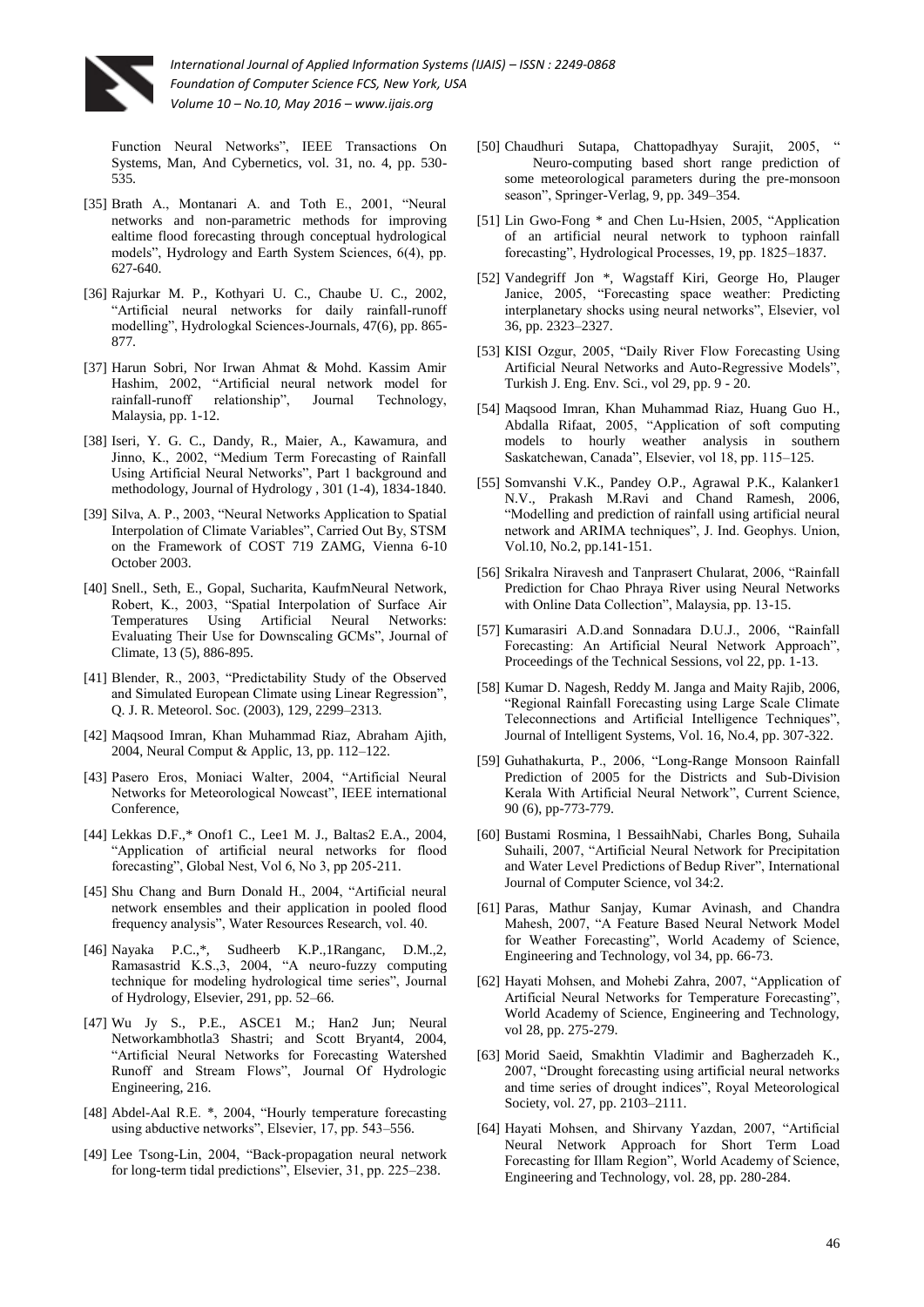

- [65] Lucio P. S., Conde F. C., Cavalcanti I. F. A., Serrano A. I., Ramos A. M., and Cardoso A. O., 2007, "Spatiotemporal monthly rainfall reconstruction via artificial neural network – case study: south of Brazil", Advances in Geosciences, vol. 10, pp. 67–76.
- [66] HartmNeural Network, Heikea \* Becker Stefanb and Kinga Lorenz, 2007, "Predicting summer rainfall in the Yangtze River basin with neural networks", Royal Meteorological Society.
- [67] Aliev R. A., Fazlollahi B., Aliev R. R., Guirimov B., 2008, "Linguistic time series forecasting using fuzzy recurrent neural network", Soft Comput, vol. 12, pp. 183–190.
- [68] Chattopadhyay Surajit and Chattopadhyay Goutami, 2008, "Identification of the best hidden layer size for three layered neural net in predicting monsoon rainfall in India", Journal of Hydroinformatics, vol. 10(2), pp. 181-188.
- [69] Hung N. Q., Babel M. S., Weesakul S., and Tripathi N. K., 2008, "An artificial neural network model for rainfall forecasting in Bangkok, Thailand", Hydrology and Earth System Sciences, vol. 5, pp. 183–218.
- [70] Aytek Ali, Asce M and Alp Murat, 2008, "An application of artificial intelligence for rainfall–runoff modeling", J. Earth Syst. Sci., vol. 117, No. 2, pp. 145–155.
- [71] Chattopadhyay Goutami, Chattopadhyay Surajit, Jain Rajni, 2008, "Multivariate forecast of winter monsoon rainfall in India using SST anomaly as a predictor: Neurocomputing and statistical approaches",
- [72] Win Khaing Mar and Thu Naing Thinn, 2008, "Optimum Neural Network Architecture for Precipitation Prediction of Myanmar", World Academy of Science, Engineering and Technology, vol. 48, pp. 130-134.
- [73] Karmakar Sanjeev et al., 2008, "Development of a Satellite Based Agriculture Meteorological Information System (AGRIMETCast) in the Context of Remote Places of Chhattisgarh Using Remote Sensing Data" , India Society of Remote Sencing, Ahmedabad, India., SAC (ISRO)
- [74] Karmakar Sanjeev et al., 2008, "Development of Artificial Neural Network Models for Long-Range Meteorological Parameters Pattern Recognition over the Smaller Scale Geographical Region", IEEE Computer Society, Washington, DC, USA., 8-10 Dec. 2008, pp.1 – 6.
- [75] Hocaoglu Fatih O., Oysal Yusuf, Kurban Mehmet, 2009, "Missing wind data forecasting with adaptive neuro-fuzzy inference system", Springer-Verlag London, vol. 18, pp. 207–212.
- [76] Solaimani Karim, 2009, "Rainfall-runoff Prediction Based on Artificial Neural Network (A Case Study: Jarahi Watershed)", American-Eurasian J. Agric. & Environ. Sci., vol. 5(6), pp. 856-865.
- [77] KOŠCAK Juraj, JAKŠA Rudolf., SEPEŠI Rudolf, SINCÁK Peter., 2009, "Weather forecast using Neural Networks", 9th Scientific Conference of Young Researchers
- [78] Karamouz M. Fallahi M, Nazif S. and Farahani M. Rahimi, 2009, "Long Lead Rainfall Prediction Using Statistical Downscaling and Arti cial Neural Network Modeling", Transaction A: Civil Engineering, Vol. 16, No. 2, pp. 165- 172.
- [79] Widjanarko Bambang Otok, Suhartono, 2009, "Development of Rainfall Forecasting Model in Indonesia by using ASTAR, Transfer Function, and ARIMA Methods", European Journal of Scientific Research, Vol.38 No.3, pp.386-395.
- [80] Nekoukar Vahab, Taghi Mohammad, Beheshti Hamidi, 2010, "A local linear radial basis function neural network for financial time-series forecasting", Springer Science, vol. 23, pp. 352–356.
- [81] Weerasinghe H.D.P., Premaratne H.L and Sonnadara D.U.J., 2010, "Performance of neural networks in forecasting daily precipitation using multiple sources", J.Natn.Sci.Foundation Sri Lanka, vol. 38(3), pp. 163-170.
- [82] Luenam Pramote, Ingsriswang Supawadee, Ingsrisawang Lily, Aungsuratana Prasert, and Khantiyanan Warawut, 2010, "A Neuro-Fuzzy Approach for Daily Rainfall Prediction over the Central Region of Thailand", ISSN 2010, vol. 1.
- [83] Wu C. L.,. Chaul K. W, and Fan C., 2010, "Prediction of Rainfall Time Series Using Modular Artificial Neural Networks Coupled with Data Preprocessing Techniques", Journal of Hydrology, Vol. 389, No. 1-2, pp. 146-167.
- [84] Nastos Panagiotis, Moustris Kostas, Larissi IoNeural Networka, and Paliatsos Athanasios, 2010, "Rain intensity forecast using Artificial Neural Networks in Athens, Greece", Geophysical Research Abstracts, Vol. 12.
- [85] Patil C. Y. and Ghatol A. A., 2010, "Rainfall forecasting using local parameters over a meteorological station: an artificial neural network approach", International J. of Engg. Research & Indu. Appls, Vol.3, No. II, pp 341-356.
- [86] Tiron Gina, and Gosav Steluta, 2010, "The july 2008 rainfall estimation from BARNOVA WSR-98 D Radar using artificial neural network", Romanian Reports in Physics, Vol. 62, No. 2, pp. 405–413.
- [87] Goyal Manish Kumar, Ojha Chandra Shekhar Prasad, 2010, "Analysis of Mean Monthly Rainfall Runoff Data of Indian Catchments Using Dimensionless Variables by Neural Network", Journal of Environmental Protection, vol. 1, pp. 155-171.
- [88] Vamsidhar Enireddy Varma K.V.S.R.P..Sankara Rao P satapati Ravikanth, 2010, "Prediction of Rainfall Using Backpropagation Neural Network Model", International Journal on Computer Science and Engineering, Vol. 02, No. 04, pp. 1119-1121.
- [89] Haghizadeh Ali, Teang shui Lee, Goudarzi Ehsan, 2010, "Estimation of Yield Sediment Using Artificial Neural Network at Basin Scale", Australian Journal of Basic and Applied Sciences, vol. 4(7), pp. 1668-1675.
- [90] Subhajini A . C. and Joseph Raj V., 2010, "Computational Analysis of Optical Neural Network Models to Weather Forecasting", International Journal of Computer Science Issue, Vol.7, Issue 5, pp. 327-330.
- [91] Omer Faruk Durdu, 2010, "A hybrid neural network and ARIMA model for water quality time series prediction.", Elsevier, vol 23, pp. 586–594
- [92] Soman Saurabh S, Zareipour Hamidreza, Malik Om, and Mandal Paras, 2010, "A Review of Wind Power and Wind Speed Forecasting Methods With Different Time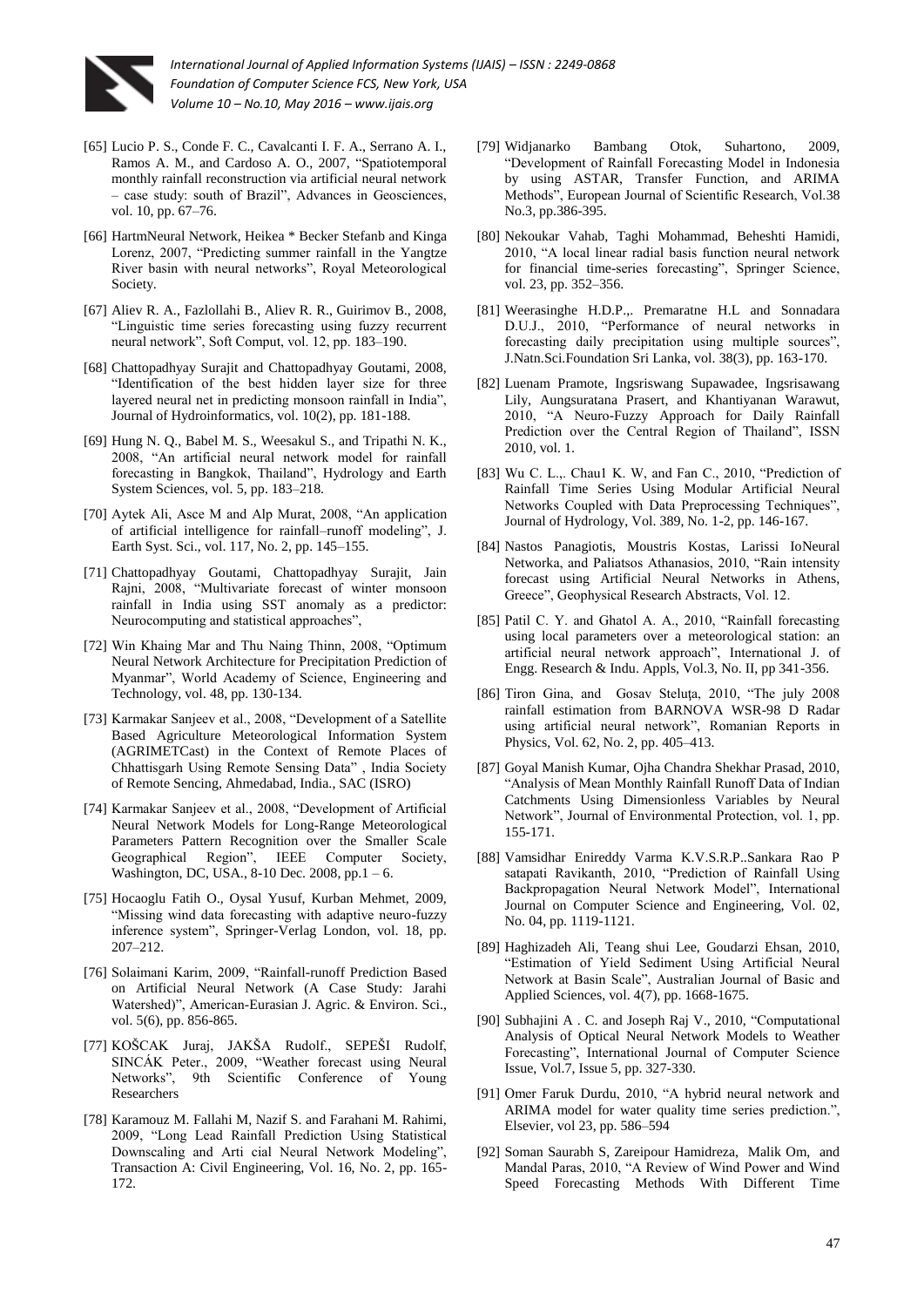

Horizons".

- [93] Khalili Najmeh, Khodashenas Saeed Reza, Davary Kamran and Karimaldini Fatemeh, 2011, "Daily Rainfall Forecasting for Mashhad Synoptic Station using Artificial Neural Networks", International Conference on Environmental and Computer Science, vol.19, pp. 118-123.
- [94] Pan Tsung-Yi, Yang Yi-Ting, Kuo Hung-Chi, Tan Yih-Chi, Lai1 Jihn-Sung, Chang Tsang-Jung, Lee Cheng-Shang, and Hsu Kathryn Hua, 2011, "Improvement of Statistical Typhoon Rainfall Forecasting with NEURAL NETWORK-Based Southwest Monsoon Enhancement", Terr. Atmos. Ocean. Sci, Vol. 22, No. 6, pp. 633-645.
- [95] Joshi Jignesh, Patel Vinod M., 2011, "Rainfall-Runoff Modeling Using Artificial Neural Network (A Literature Review)", National Conference on Recent Trends in Engineering & Technology.
- [96] El-Shafie Amr H., Shafie A. El-, Mazoghi Hasan G. El, Shehata A. and Taha Mohd. R., 2011, "Artificial neural network technique for rainfall forecasting applied to Alexandria, Egypt",
- [97] Mekanik F., Lee T.S. and Imteaz M. A., 2011, "Rainfall modeling using Artificial Neural Network for a mountainous region in West Iran".
- [98] Kaur Amanpreet, Singh Harpreet, 2011, "Artificial Neural Networks in Forecasting Minimum Temperature", International Journal of Electronics & Communication Technology, Vol. 2, Issue 3, pp. 101-105.
- [99] El-Shafie A., Jaafer O. and Akrami Seyed Ahmad, 2011, "Adaptive neuro-fuzzy inference system based model for rainfall forecasting in Klang River, Malaysia", International Journal of the Physical Sciences, Vol. 6(12), pp. 2875- 2888.
- [100] Tripathy Asis Kumar, Mohapatra Suvendu, Beura Shradhananda, Pradhan Gunanidhi, 2011. "Weather Forecasting using NEURAL NETWORK and PSO", International Journal of Scientific & Engineering Research, Volume 2, Issue 7, pp.1-5.
- [101] El-Shafie A, Noureldin A., Taha M. R., and Hussain A., 2011, "Dynamic versus static neural network model for rainfall forecasting at Klang River Basin, Malaysia", Hydrol. Earth Syst. Sci., vol. 8, pp. 6489–6532.
- [102] Geetha G.,. Selvaraj R Samuel, 2011, "Prediction of monthly rainfall in Chennai using back propagation neural network model", International Journal of Engineering Science and Technology, Vol. 3 No. 1, pp. 211-213.
- [103] Reshma T., Reddy K. Venkata, Pratap Deva, 2011, "Determination of Distributed Rainfall- Runoff Model Parameters Using Artificial Neural Network", International Journal of Earth Sciences and Engineering, Volume 04, No 06, pp. 222-224
- [104] Raju M.Mohan,. Srivastava R. K, Bisht Dinesh C. S., Sharma H. C., and Kumar Anil, 2011, "Development of Artificial Neural-Network-BasedModels for the Simulation of Spring Discharge", Hindawi Publishing Corporation, Volume 2011, pp. 1-11.
- [105] Kavitha M.Mayilvaganan,.Naidu K.B, 2011, "NEURAL NETWORK and Fuzzy Logic Models for the Prediction of groundwater level of a watershed",

International Journal on Computer Science and Engineering, Vol. 3 No. 6, pp. 2523-2530.

- [106] El-shafie A., Mukhlisin M., Najah Ali A. and Taha M. R., 2011, "Performance of artificial neural network and regression techniques for rainfall-runoff prediction", International Journal of the Physical Sciences, Vol. 6(8), pp. 1997-2003.
- [107] Afshin Sarah, Fahmi Hedayat, Alizadeh Amin, Sedghi Hussein and Kaveh Fereidoon, 2011, "Long term rainfall forecasting by integrated artificial neural network-fuzzy logic-wavelet model in Karoon basin", Scientific Research and Essays, Vol. 6(6), pp. 1200-1208.
- [108] Siou1 Line Kong A, JohNeural Networket Neural Networke, Borrell Valérie, Pistre Séverin, 2011, "Complexity selection of a neural network model for karst flood forecasting: The case of the Lez Basin (southern France)", Journal of Hydrology, vol. 403, pp. 367-380.
- [109] Saima H., Jaafar J., Belhaouari S., Jillani T.A., 2011, "Intelligent Methods for Weather Forecasting: A Review", IEEE,
- [110] Sawaitul Sanjay D., Prof. Wagh K. P., Dr. Chatur P. N., 2012, "Classification and Prediction of Future Weather by using Back Propagation Algorithm-An Approach", International Journal of Emerging Technology and Advanced Engineering, Volume 2, Issue 1, pp. 110-113.
- [111] S Karmakar, M K Kowar, P Guhathakurta, Evolving and Evaluation of 3LP FFBP Deterministic NEURAL NETWORK Model for District Level Long Range Monsoon Rainfall Prediction, J. Environmental Science & Engineering, , National Environmental Engineering Research Institute, Nagpur, INDIA, ISSN 0367-827, Vol 51, No. 2, pp. 137-144, April 2009. URL: http://www.neeri.res.in/jese.html.
- [112] S Karmakar, M K Kowar, P Guhathakurta, Development of an 8-Parameter Probabilistic Artificial Neural Network Model for Long-Range Monsoon Rainfall Pattern Recognition over the Smaller Scale Geographical Region –District, IEEE Computer Society, IEEE Xplore 2.0,, DC, USA, ISBN 978-0-7695-3267-7, pp. 569-574, July 2008. http://www2.computer.org/portal/web/csdl/doi/10.1109/IC ETET.2008.225. http://portal.acm.org/citation.cfm?id=1445475
- [113] S. Karmakar, M K Kowar, P Guhathakurta, Development of Artificial Neural Network Models for Long-Range Meteorological Parameters Pattern Recognition over the Smaller Scale Geographical Region-District, IEEE Xplore 2.0, IEEE Computer Society, Washington, DC, USA, ISBN 978-1-4244-2806-9, pp. 1-6, Dec. 2008. URL:http://ieeexplore.ieee.org/xpl/freeabs\_all.jsp?isnumbe

r=4798312&arnumber=4798370&count=184&index=54.

[114] S Karmakar, M K Kowar, P Guhathakurta, Long-Range Monsoon Rainfall Pattern Recognition & Prediction for the Subdivision 'EPMB' Chhattisgarh Using Deterministic & Probabilistic Neural Network, IEEE Xplore 2.0, IEEE Computer Society, Washington, DC, USA, ISBN 978-0-7695-3520-3, pp. 376-370, Feb. 2009. http://www2.computer.org/portal/web/csdl/doi/10.1109/IC APR.2009.24.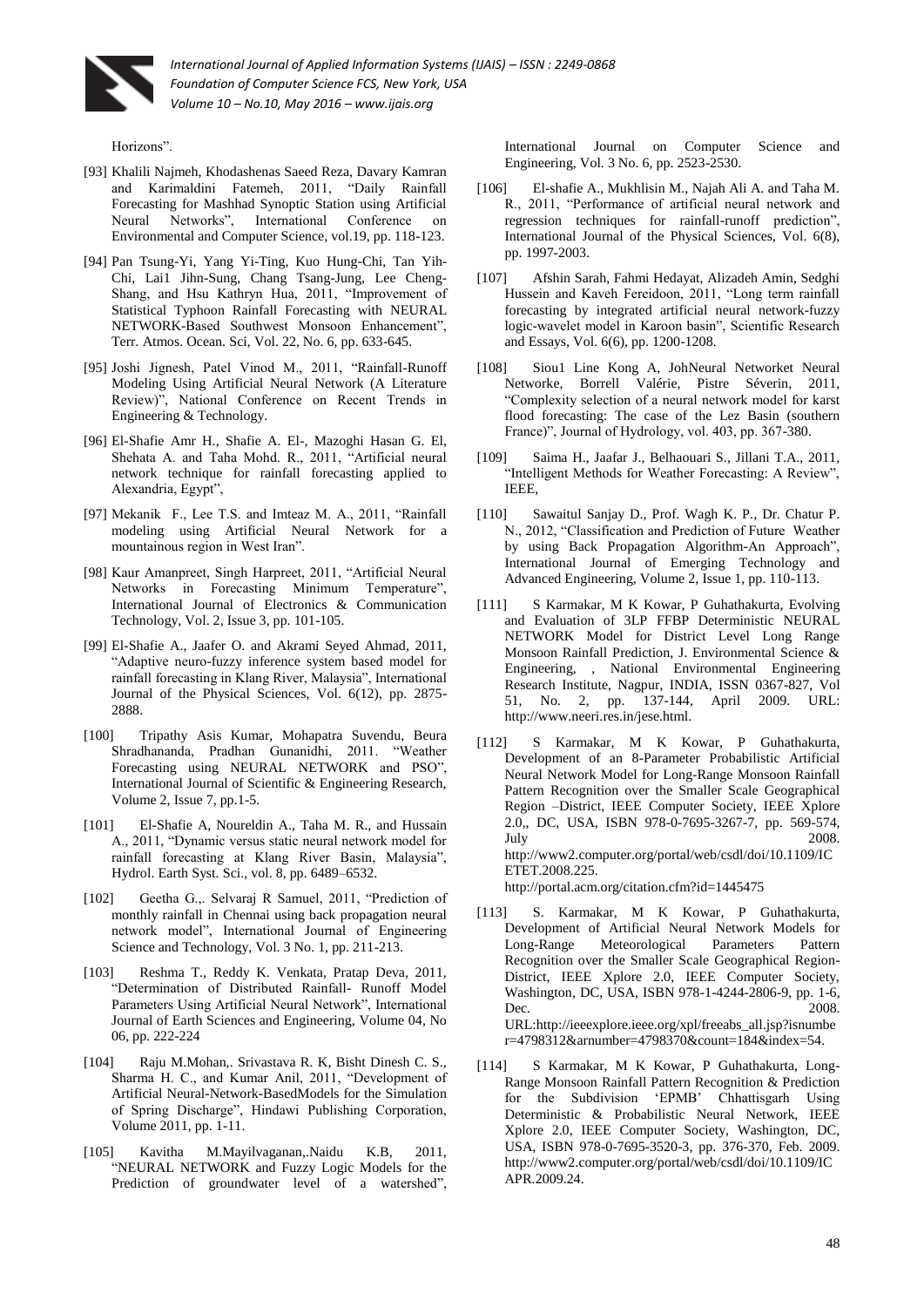

- [115] Peter et al.,(1979), Collinearity and Stability in the Estimation of Rainfall-Runoff model parameters, Journal of Hydrogy,42,91-108.
- Kitanidis.P.K., & Bras.R.L.,(1980),Adaptive Filtering through detection of isolated transient error in rainfallrunoff models,Water resources research ,16,740-748
- [117] Martinec.J. (1982), Runoff Modeling from Snow Covered Area, IEEE Trans, 20(3), 259-262.
- [118] Baumgartner,M.F., Seidel, K. and Martinec.J. (1987). Toward Snowmelt Runoff Forecast Based on Multisensor Remote-Sensing Information, IEEE Trans., 25(6), 746- 750.
- [119] Vandewiele.G.L., and Yu.C. (1992), Methodology and comparative study of monthly water balance models in Belgium, China and Burma, Journal of Hydrology, 134(1- 4), 315–347.
- [120] Kumar,V.S.,Paul,P.R.,Ramaana Rao, CH.L.V.,Haefner.H., and Seibel.K.,(1993), JAHS Publecation, 218, 315-347.
- [121] Kember, G., and Flower, A.C. (1993), Forecasting river flow using nonlinear dynamics, Stochastic Hydrology and Hydraulics, 7, 205-212.
- [122] Seidel, K., Brusch, W., and Steinmeier, C. (1994), Experiences from Real Time Runoff Forecasts by Snow Cover Remote Sensing, IEEE Trans., 2090-2093.
- Shi, J., and Dozier,J. (1995), Inferring Snow Wetness Using C-Band Data from SIR-C's Polarimetric Synthetic Aperture Radar, IEEE Trans., 33(4),905-914.
- [124] Franchinia, M., Helmlinger, T.K.R., Foufoula-Georgioub.E., and Todini,E. (1996), Stochastic storm transposition coupled with rainfall-runoff modeling for estimation of exceedance probabilities of design floods, Journal of Hydrology, 175,511-532.
- [125] Xia,J., O'Connor,K.M., Kachroo,R.K., and Liang,G.C. (1997), A non-linear perturbation model considering catchment wetness and its application in fiver flow forecasting, Journal of Hydrology, 200, 164-178.
- [126] Franchini,M., and Galeati,G., (1997), Comparing several genetic algorithm schemes for the calibration of conceptual rainfall-runoffmodels, Bydrological Sciences-Journal-des Sciences Hydrologiques, 42(3), 357-379.
- Bach,H., Lampart,G., Strasser.G., and Mauser,W., (1999), First Results of an Integrated Flood Forecast System Based on Remote Sensing Data, IEEE Trans., 6(99), 864-866
- [128] Sivakumar, B., Phoon, K.K., and Liong S.Y., (1999), A systematic approach to noise reduction in chaotic hydrological time series, Journal of Hydrology, 219(3- 4),103-135.
- [129] Sajikumar, N., and Thandavewara, B.S., (1999), A non-linear rainfall–runoff modelusing an artificial neural network, Journal of Hydrology, 216(1-2), 32-55.
- [130] Dibike.Y.B., and Solomatine.D.P. (1999), River Flow Forecasting Using Artificial Neural Networks, Elsevier,  $26(1)$ , 1-7.
- [131] Gmez-Landesa,E., and Rango,A. (2000), Snow

Mapping Technilque at Subpixel Level for Small Basins, IEEE Trans, 3,1140-1142.

- [132] Schaper.J., and Seidel.K.,(2000) ,Modelling daily runoff from snow and glacier melt using remote sensing data,EARSeL-SIG-Workshop Land Ice and Snow, Dresden/FRG, June 16 – 17, 308-317
- [133] Toth,E., Brath,A., and Montanari,A., (2000), Comparison of short-term rainfall prediction models for real-time flood forecasting, Journal of Hydrology, 239, 132-147.
- [134] Mallor,D., Sheffield,J., O'Connel,P.E., and Metcalfe,A.V., (2000), A stochastic space-time rainfall forecasting II: Application of SHETRAN and ARNO rainfall runoff models to the Brue catchment, Hydrology & Earth System Sciences , 4(4), 617-626.
- [135] Sivapragasam, C., Liong, S.Y., and Pasha,M.F.K.,(2001), Rainfall and runoff forecasting with SSA–SVM approach, Journal of Hydroinformatics, 141- 152.
- [136] Chang,F.J., Liang,J.M, and Chen,Y.C.,(2001), Flood Forecasting Using Radial Basis Function Neural Networks, IEEE Trans, 31(4), 530-535.
- [137] G´omez-Landesa,E., and Rango,A.,(2002), Operational snowmelt runoff forecasting in the Spanish Pyrenees using the snowmelt runoff model, HYDROLOGICAL PROCESSES, 16, 1583–1591.
- [138] Randall,W.A., and Tagliarini,G.A.,(2002), Using Feed Forward Neural Networks to Model the Effect of Precipitation on the Water Levels of the Northeast Cape Fear River, IEEE Trans, 338-342.
- [139] CNeural Networkas, B., FNeural Networki,A.,Pintusb,M., and Sechib,G.M.,(2002), Neural network models to forecast hydrological risk, IEEE Trans, 623-626.
- [140] Karna,J.P., Pulliainen,J., Huttunen,M., and Koskinen,J.,(2002), Assimilation of SAR data to operational hydrological runoff and snow melt forecasting model, IEEE Trans, 1146-1148.
- [141] Brath,A.,Montanari,A., and Toth,E.,(2002), Neural networks and non-parametric methods for improving realtime flood forecasting through conceptual hydrological models, Hydrology and Earth System Sciences, 6(4), 627- 640
- [142] Mahabir,C.,Hicks,F.E., and Fayek,A.R.,(2003), Application of fuzzy logic to forecast seasonal runoff, Hydrological Process, 17, 3749–3762.
- [143] Slomatine, D.P., and Dulal.K.N., (2003), Model trees as an alternative to neural networks in rainfall–runoff modelling, Hydrological Sciences–Journal–des Sciences Hydrologiques, 48(3), 399-411.
- [144] Gaume, E., and Gosset, R., (2003), Overparameterisation, a major obstacle to the use of artificial neural networks in hydrology, Hydrol. Earth Syst. Sci., 7, 693-706.
- [145] Hossain,F., Anagnostou,E.N., and Dinku.T.,(2004), Sensitivity Analyses of Satellite Rainfall Retrieval and Sampling Error on Flood Prediction Uncertainty, IEEE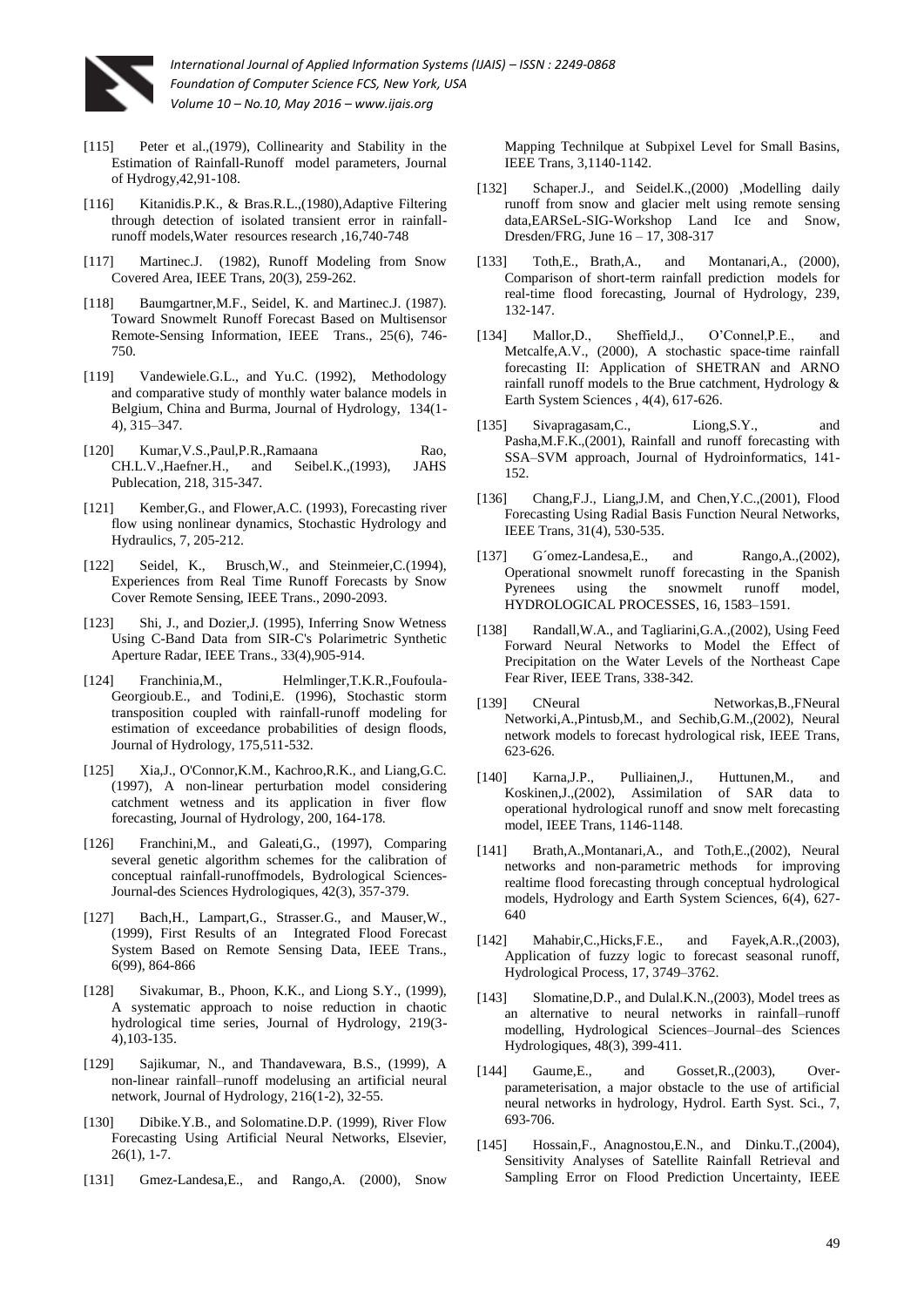

Trans, 42(1), 130-139.

- [146] Tigkas, D., and Tsakiris, G., (2004), Medbasin: Mediterranean rainfall-runoff software package, EW Publication, 5(6), 3-11.
- [147] Murphy.C., Dr. Charlton.R., Dr. Sweeney.J., Dr.Fealy.R.,(2004),Catering for uncertainity in a conceptual Rainfall-Runoff model: Model preparation for climate change impact assessment and the application of GLUE using Latin Hypercube sampling, National Hydrology Seminar 64-74..
- [148] Corani, G., and Guariso, G., (2005), Coupling Fuzzy Modeling and Neural Networks for River Flood Prediction, IEEE Trans, 35(3), 382-390.
- [149] Khan,M.S., and Coulibaly,P.,(2005), Streamflow Forecasting with Uncertainty Estimate Using Bayesian Learning for NEURAL NETWORK, IEEE Trans, 2680- 2685.
- [150] Valença,M., Ludermir,T., and Valença,A.,(2005), Modeling of the rainfall-runoff relationship with artificial neural network, IEEE Trans.
- [151] Knebl,M.R., Yang,Z.L., Hutchison,K., and Maidment,D.R.,(2005), Regional scale flood modeling using NEXRAD rainfall, GIS, and HEC-HMS/RAS: a case study for the San Antonio River Basin Summer 2002 storm event, Journal of Environmental Management, 75, 325-336.
- [152] Nayak,P.C.,Sudheer,K.P., and Ramasastri,K.S.,(2005), Fuzzy computing based rainfall–runoff model for real time flood forecasting, , Hydrological Process, 19, 955-968.
- [153] Chang,N.B., and Guo,D.H.,(2006), Urban Flash Flood Monitoring, Mapping, and Forecasting via a Tailored Sensor Network System, IEEE Trans, 757-761.
- [154] Ghedira,H., Arevalo,J.C., Lakhankar,T., Azar.A., Khanbilvardi,R., and Romanov.P.,(2006), The Effect of Vegetation Cover on Snow Cover Mapping from Passive Microwave Data, IEEE Trans, 148-153.
- [155] Liu,C.H., Chen,C.S., Su.H.C., and Chung.Y.D.,(2006), Forecasting Models for the Ten-day Streamflow of Kao-Ping River, IEEE Trans, 1527-1534.
- [156] Li,Q., Chen,S., and Wang,D.,(2006), An Intelligent Runoff Forecasting Method Based on Fuzzy sets, Neural network and Genetic Algorithm, IEEE Trans.
- Huan, W.U., Xiuwan, C., and Xianfeng, Z., (2006), A Cellular Automata Based Distributed Model for Simulating Runoff in LeAnhe Watershed, IEEE Trans, 1032-1035.
- [158] Du,J., Xie,S., Xu,Y., Xie.H., Hu,Y., and Wang,P.,(2006), Flood Simulation with Distributed Hydrological Approach Using DEMs and Remotely Sensed Data, IEEE Trans, 1048-1051.
- [159] Tayfur,G., Vijay and Singh,V.P., and Asce.F.,(2006), NEURAL NETWORK and Fuzzy Logic Models for Simulating Event-Based Rainfall-Runoff, Journal of Hydraulic Engineering,1321-1330.
- [160] Cheng, C.T., Chau, C.W., and Li, X.Y., (2007), Hydrologic Uncertainty for Bayesian Probabilistic Forecasting Model Based on BP NEURAL NETWORK, IEEE Trans.
- [161] Jiang,G., Shen,B., and Li.Y.,(2007), On the Application of Improved Back Propagation NeuralNetwork in Real-Time Forecast. IEEE Trans.
- [162] Ju,Q., Hao,Z., Zhu,C., and Liu,D.,(2007), Hydrologic Simulations with Artificial Neural Networks, IEEE Trans.
- [163] Broersen,P.M.T.,(2007), Error Correction of Rainfall-Runoff Models With the ARMAsel Program, IEEE Trans, 56(6), 2212-2219.
- [164] Ji,L., and Bende, W., (2007), Parameters Selection for SVR based on the SCEM-UA Algorithmand Its Application on Monthly Runoff Prediction, IEEE Trans, 48-51.
- [165] Moore, R.J., (2007), The PDM rainfall-runoff model, Hydrology and Earth System Sciences, 11(1), 483-499.
- [166] Lohani, A.K., Goel, N.K., and Bhatia, K.K., (2007), Deriving stage–discharge–sediment concentration relationships using fuzzy logic, Hydrological Sciences Journal, 52(4), 793-807.
- [167] Jenicek, M., (2007), Rainfall-runoff modelling in small and middle-large catchments- an overview, Hydrological Sciences Journal, 305-313.
- [168] Jingbo,L., Zengchuan,D., Dezhi,W., and Shaohua.L.,(2008), Research on Runoff Forecast Model Based on Phase Space Reconstruction, IEEE Trans, 5339- 5343.
- [169] Lake, I., (2008)., Operational forecasts of algae blooms in the Baltic Sea, IEEE Trans.
- [170] Li,C., and Yuan,X.,(2008), Research and Application of Data Mining for Runoff Forecasting, IEEE Trans, 795- 798.
- [171] Liu, C.H., Chen, C.S., and Huang, C.H., (2008), Revising One Time Lag Of Water Level Forecasting With Neural Fuzzy System, IEEE Trans, 617-621.
- [172] Pei,W., and Zhu.Y.Y.,(2008), A Multi-Factor Classified Runoff Forecast Model Based on Rough Fuzzy Inference Method, IEEE Trans,221-225.
- [173] Xu,Q., Ren,L., Yu,Z., Yang,B., and Wang,G.,(2008), Rainfall-runoff modeling at daily scale with artificial neural networks, IEEE Trans, 504-508.
- [174] Sang,Y., and Wang,D.,(2008), A Stochastic Model for Mid-to-Long-Term Runoff Forecast, IEEE Trans, 44-48.
- [175] Liu,F., and Jiang,D.,(2008), Nonlinear Forecast Modeling Based on Wavelet Analysis,IEEE Trans, 622- 625.
- [176] Sun,X.L.,Tan,Y.M.,and Xu.X.C.,(2008), BP Neural Network Model Based on Reconstruction Phase Space and Its Application in Runoff Forecasting, IEEE Trans, 794- 797.
- [177] Liu.F., Pan.H., and Jiang,D.,(2008), An Improved Markov Chain Monte Carlo Scheme for Parameter Estimation Analysis, IEEE Trans, 702-706.
- [178] Wiriyarattanakul,S., Auephanwiriyakul,S., and Umpon.N.T.,(2008), Runoff Forecasting UsingFuzzy Support Vector Regression, IEEE Trans.
- [179] Guo,H., Dong,G.Z., and Chen,X.,(2008), WNEURAL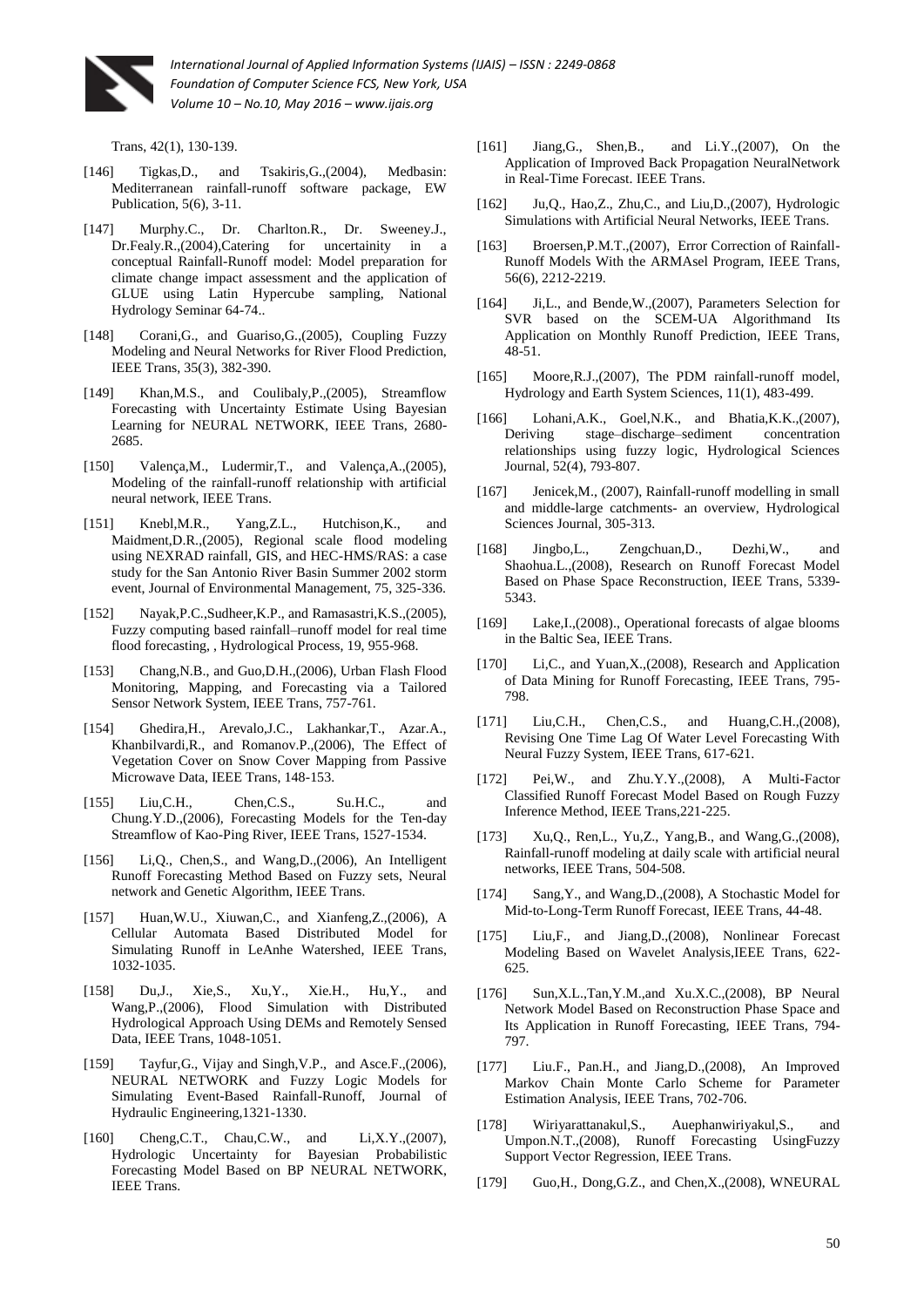

NETWORK Model for Monthly Runoff Forecast, IEEE Trans, 1087-1089.

- [180] Remesan,R., Shamim,M.A.,Han,D. and Mathew,J.,(2008), ANFIS and NNARX based Rainfall-Runoff Modeling, IEEE Trans, 1454-1459.
- [181] Archer, D.R., and Fowler, H.J., (2008), Using meteorological data to forecast seasonal runoff on the River Jhelum, Pakistan, Journal of Hydrology, 361, 10-23.
- [182] Aytek,A., Asce,M., and Alp,M.,(2008), An application of artificial intelligence for rainfall–runoff modeling, J. Earth Syst. Sci., 117(2), 145-155.
- [183] Solaimani, K., (2009), Rainfall-runoff Prediction Based on Artificial Neural Network (A Case Study: Jarahi Watershed), American-Eurasian J. Agric. & Environ. Sci, 5(6). 856-865.
- [184] Zhang,L.P., Song,X., Sheng,T., and Peng,T.,(2009), The Neural Networkual runoff forecasting research based on the theory of cointegration and error correction model, IEEE Trans, 1-4.
- [185] Ren, Z., and Hao, Z.C., (2009), Application of Moving Windows Autoregressive Quadratic Model in Runoff Forecast, IEEE Trans, 200-203.
- [186] Wang, H.F., Chen, W.Y., and Song, S.I., (2009), Design of Jinan City Flood Prevention and Warning Decision-Making Support System based on SQL Server and GIS, IEEE Trans, 488-492.
- Ping, H., (2009), Wavelet neural network based on BP algorithm and its application in flood forecasting, IEEE Trans.
- [188] Zhu, Y.Y., and Pei.W., (2009), Research of a Boundary Prolongation Method in RunoffForecast Based on Wavelet Transform,IEEE Trans, 1254-1258.
- [189] Min,F., and Wu,X.,(2009), Local Semi-Linear Regression for River Runoff Forecasting, IEEE Trans, 556- 561.
- [190] Lu, Y., and Chen, X., (2009), A Rapidly and Accurately Calculating Method of The Three Gorges Reservoir Dynamic Storage, IEEE Trans.
- [191] Yan,J., Liu.Y.,Wang,J., Cao,H., and Zhao,H.,(2009), BP model applied to forecast the water and sediment fluxes in the Yellow River Mouth, IEEE Trans.
- [192] Yan,J., Liu.Y.,Wang,J., Cao,H., and Zhao,H.,(2009), RBF model applied to forecast the water and sediment fluxes in Lijin section, IEEE Trans.
- [193] Luna.I., Soares.S.,Lopes.J.E.G., and Ballini.R.,(2009),Verifying the use of evolving fuzzy systems for multi-step ahead daily inflow forecasting, IEEE Trans.
- [194] Sihui.D.,(2009), A Forecast Model of Hydrologic Single Element Medium and Long-period Based on Rough Set Theory,IEEE Trans,19-25.
- [195] Guo.J, Xiong.W., and Chen.H.,(2009),Application of Rough Set Theory to Multi-factor Medium and Longperiod Runoff Prediction in Danjing Kou Reservoir,IEEE Trans,177-182.
- [196] Acar.R., Şenocak.S., and Şengul.S.,(2009),Snow Hydrology Studies in the Mountainous Eastern Part of Turkey,IEEE Trans,1578-1582.
- [197] Xu.J., Zha.J., Zhang.W., Hu.Z., and Zheng.Z.,(2009),Mid-Short-Term daily Runoff forecasting by NEURAL NETWORKs and multiple process-based Hydrological models IEEE Trans,526-529.
- [198] Xui.J., Zhu.X., Zhang.W., Xui.X., and Xian.J.,(2009),Daily streamflow forecasting by Artificial Neural Network in a large-scale basin,IEEE Trans,487-490.
- [199] Feng.L.H., and Zhang.J.Z.,(2009), Application of NEURAL NETWORK in Forecast of Surface Runoff, IEEE Trans.
- [200] Hundecha.Y., Bardossy.A., and Werner.H.,(2009),Development of a fuzzy logic-based rainfall-runoff model, Hydrological Sciences Journal,46(3),363-376.
- [201] Bulygina.N., McIntyre.N., and Wheater.H.,(2009),Conditioning rainfall-runoff model parameters for ungauged catchments and land management impacts analysis, Hydrol. Earth Syst. Sci.,13,893-904.
- [202] Hung.N.Q., Babel.M.S., Weesakul.S., and Tripathi.N.K.,(2009),An artificial neural network model for rainfall forecasting in Bangkok,Thailand, Hydrol. Earth Syst. Sci,13,1413-1425.
- [203] Dadhwala, V.K., Aggarwal, S.P., and Mishra,N.,(2010),Hydrological Simulation of Mahanadi River Basin and Impact of Land Use / Land Cover Change on Surface Runoff Using a Macro Scale Hydrological Model, ISPRS TC VII Symposium XXXVIII,165-169.
- [204] Kafle.T.P., Hazarika.M.K., Karki.S., Shrestha.R.M., Sharma.R., and Samarkoon.L.,(2010), Basin scale Rainfall-Runoff modelling for flood forecasts, IEEE Trans.
- [205] Changying.L.,and Huagui.H.,(2010),Application Research on Hydrological Forecasting Based on Grey Prediction Model,IEEE Trans,290-293.
- [206] Longxi.H., and Hong.J.,(2010),Impact of Sand Excavation in the Pearl River System on Hydrology and Environment,IEEE Trans.
- [207] Xu.J., Wei.J., and Liu.Y.,(2010),Modeling Daily Runoff in a Large-scale Basin based on Support Vector Machines,IEEE(International Conference on Computer and Communication Technologies in Agriculture Engineering), 601-604.
- [208] Deshmukh.R.P., and Ghatol.A.,(2010),Comparative study of Jorden and Elman model of neural network for short term flood forecasting, IEEE Trans.,400-404.
- [209] Li.X., Zhao.K.,, and Zheng.X.,(2010),An Error Analysis Method for Snow Depth Inversion Using Snow Emission Model,IEEE Trans.
- [210] Wang.W., and Qiu.L.,(2010), Prediction of Neural Networkual Runoff Using Adaptive Network Based Fuzzy Inference System,IEEE Trans.
- [211] Wang.W., Xu.D., and Qiu.L.,(2010),Support Vector Machine with Chaotic Genetic Algorithms for Neural Networkual Runoff Forecasting,IEEE Trans.,(671-675).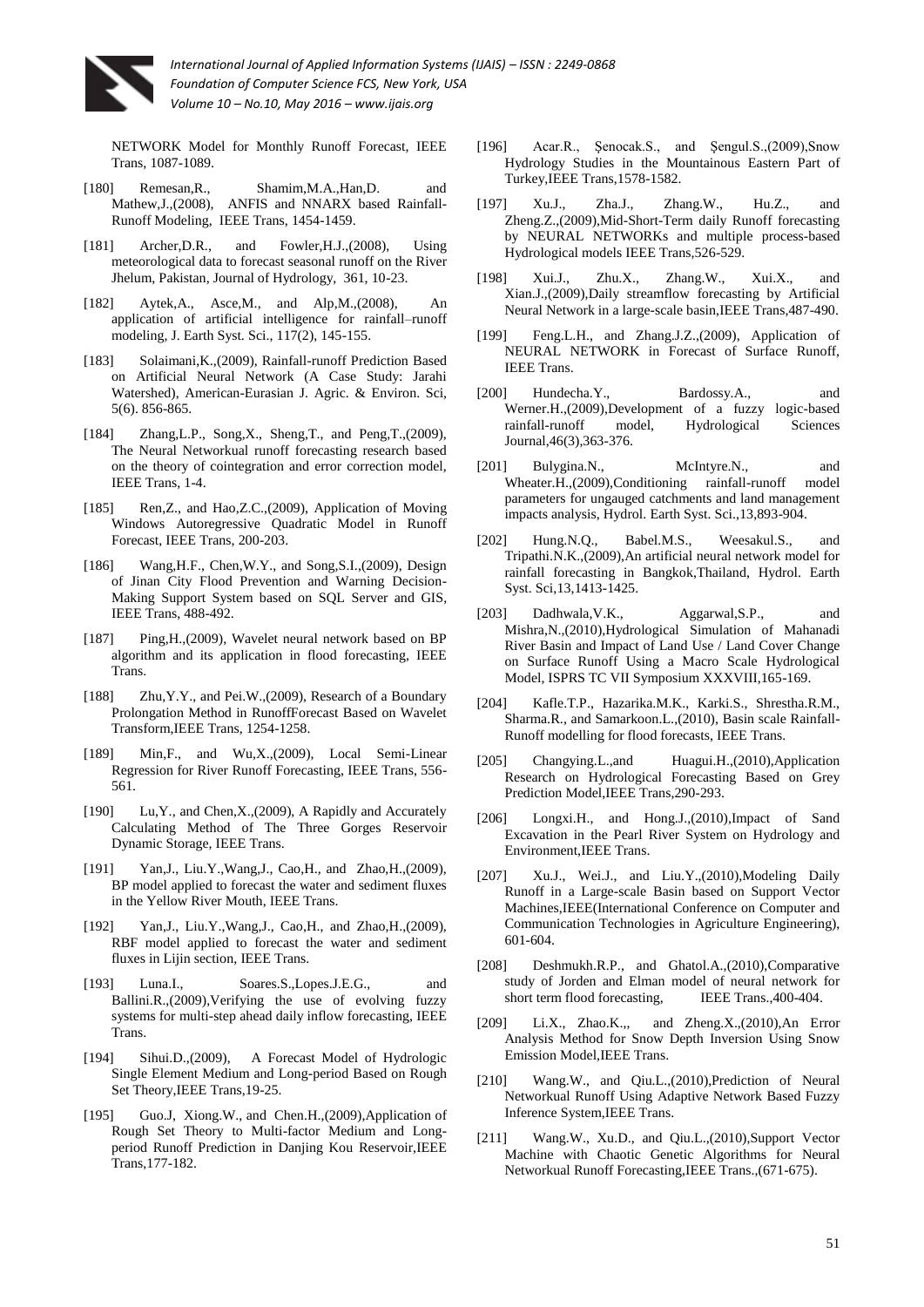

- [212] Ding.Z., Zhang.J., and XIE.G.,(2010),LS-SVM Forecast Model of Precipitation and Runoff Based on EMD,IEEE Trans.,1721-1725.
- [213] Liu.Y., Chen.Y., Hu.J., Huang.O., and Wang.Y.,(2010),Long-term Prediction for Autumn Flood Season in Danjiangkou Reservoir Basin Based on OSR-BP Neural Network, IEEE Trans., 1717-1720.
- [214] Yan.J., Chen.S., and Jiang.C.,(2010),The Application of BP and RBF Model in the Forecasting of the Runoff and the Sediment Transport Volume in Linjin Section,IEEE Trans.,1892-1896.
- [215] Liu.J., Dong.X., and Li.Y.,(2010),Automatic calibration of hydrological model by shuffled complex evolution metropolis algorithm,IEEE Trans.,256-259.
- [216] Huang.M., and Tian.Y.,(2010),Design and implementation of a visual modeling tool to support interactive runoff forecasting,IEEE Trans.,270-274.
- [217] Jizhong.B., Biao.S., Minquan.F., Jianming.Y., and Likun.Z.,(2010),Adaptive regulation ant colony system algorithm - radial basis function neural network model and its application IEEE Trans.
- [218] Huang.M., and Tian.Y.,(2010),SVM-Based Visual Modeling System for Enhancing the flexibility of Interactive Runoff Forecasting,IEEE .
- [219] Pradhan.R., Mohan P., Pradhan.M.P., Ghose.M.K., Agarwal.V.S., and Agarwal.S.,(2010) Estimation of RainfallRunoff using Remote Sensing and GIS in and around Singtam, East Sikkim, International Journal of Geomatics and Geosciences,1(3), 466-476.
- [220] Shengtang.Z., Xiaojia.G., and Yun.J.,(2011),Stormwater Utilization as an Enviromentalfriendly method to Alleviate Urban water resources Crisis:Taking Qingdao as an Example, IEEE Trans.,1722- 1725.
- [221] Fu.Y.C., and Wei.C.J.,(2011),Method Study of Water Quality Control in Polluted Hun-Tai River Basin,IEEE Trans.
- [222] Linke.H., Karimanzira.D., Rauschenbach.T., and Pfutzenreuter.T.,(2011),Flash flood prediction for small rivers,IEEE Trans.,86-91.
- [223] Wang.X.,(2011),Application of Computer Simulation in the Reservoir Flood Control,IEEE Trans.
- [224] Ma.X., Ping.J., Yang.L., Yan.M., and Mu.H.,(2011),Combined Model of Chaos Theory, Wavelet and Support Vector Machine for Forecasting Runoff Series and its Application, IEEE Trans.,842-845.
- [225] Huaqil.W., Maosheng.Z., and Peicheng.,L.,(2011),Long-term Trend Analysis for the Runoff Series in Yulin,IEEE Trans.,1062-1065.
- [226] Hu.C.H.., Wu.Z.N., Wang.J.J.,and Liu.L.,(2011),Application of the Support Vector Machine on Precipitation-Runoff Modelling in Fenhe River,IEEE Trans.,1099-1103.
- [227] Ilker.A., Kose.M., Ergin.G., and Terzi.O.,(2011)An Artificial Neural Networks Approach to Monthly Flow Estimation,IEEE Trans.,325-328.
- [228] Huang.G., and Wang.L.,(2011),Hybrid Neural Network Models for Hydrologic Time Series Forecasting Based on Genetic Algorithm,IEEE Trans.,1347-1350.
- [229] Du.D., and Zhu.Z.Y.,(2011), The Neural Networkual Runoff Simulation Based on Pan-Kriging Method of Time Domain,IEEE Trans.,5469-5471.
- [230] Zhen-min.Z., Xuechao.W., and Ke.Z.,(2011),Rainfall-Runoff Forcast Method Base on GIS, IEEE Trans.,2406- 2409
- [231] Zhang.R., and Wang.Y.,(2011),Research on daily runoff forecasting model of lake IEEE Trans.,1648-1650.
- [232] Yan.Q., Wei.J., Lin.L., Yang.Y., Zhu.X., and Shao.J.,(2011),Predicting Soil Erosion in Sloping Hilly Areas of Central Sichuan Based on SVM Model,IEEE Trans.,313-317.
- [233] Yanxun.S., Jianhua.W.,and Peiyue.L.,(2011),Application of System Theory in the Calculation of Groundwater Resources Availability in Balasu Water Source,IEEE Trans.,707-710.
- [234] Weilin.L.,Lina.L.,and Zengchuan.D.,(2011),Neural network model for hydrological forecasting based on multivariate phase space reconstruction,IEEE Trans.,663- 667.
- [235] Aiyun.L., and Jiahai.L.,(2011),Forecasting Monthly Runoff Using Wavelet Neural Network Model,IEEE Trans.,2177-2180.
- [236] Zhang.N.,and Lai.S.,(2011),Water Quantity Prediction Based on Particle Swarm Optimization and Evolutionary Algorithm Using Recurrent Neural Networks,IEEE Trans.,2172-2176.
- [237] Chen.Z., Li.L., and Bakir.M.,(2011),Application of improved TOPMODEL in rainstorm region IEEE Trans.,2901-2906.
- [238] Chen.Z., and Li.L.,(2011),Advanced HBV Model Research Based on GIS Applying in Partial Rainstorm Area,IEEE Trans.,5733-5737.
- [239] Liang.J., Yang.Q., Liao.R., Han.C., Jing.G., and He.X.,(2011),Web-based System for Rainfall-runoff Forecast in Beijing Metropolis,IEEE Trans.,6201-6204.
- [240] Limlahapun.P., Fukui.H., Yan.W., and Ichinose.T.,(2011),Integration of flood forecasting model with the web-based system for improving flood monitoring, and the alert system,IEEE Trans., 767-772.
- [241] Wu.C.L., and Chau.K.W.,(2011),Rainfall-Runoff Modelling Using Artificial Neural Network Coupled with Singular Spectrum Analysis, Journal of Hydrology,399(3- 4),394-409.
- [242] Wanga.E., Zhenga.H., Chiewa.F., Shaob.Q., Luo.J., and Wang.Q.J.,(2011),Monthly and seasonal streamflow forecasts using rainfall-runoff modeling and POAMA predictions,IEEE Trans., 3441-3447.
- [243] Patil. S.,Patil.S., and Valunjkar.S.,(2012),Study of Different Rainfall-Runoff Forecasting Algorithms for Better Water Consumption, International Conference on Computational Techniques and Artificial Intelligence,327- 330.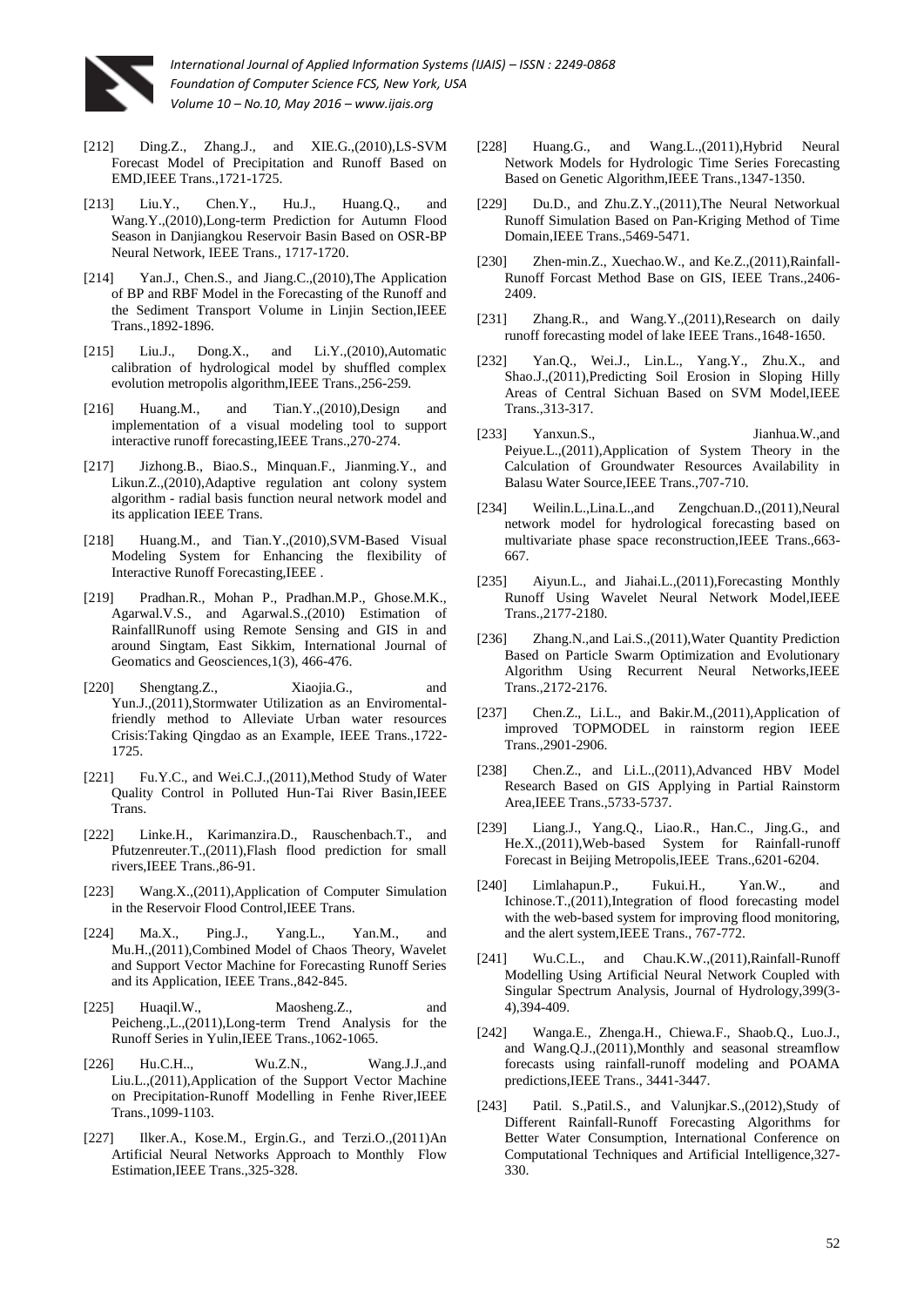

- [244] Brocca.L., Moramarco.T., Melone.F., and Wagner.W.,(2012),Assimilation of Surface- and Root-Zone ASCAT Soil Moisture Products Into Rainfall–Runoff Modeling,IEEE Trans., 50(7),2542-2555.
- [245] Shengtang.Z., Peng.C., and Miaomiao.L.,(2012),Discussion on Soil and Water Conservation Activities Hydrological Effects Simulation in the Loess Plateau,IEEE Trans.,241-244.
- [246] Shah.H., Jaafar.J., Ibrahim.R., Saima.H., and Maymunah.H.,(2012),A Hybrid System Using Possibilistic Fuzzy C-Mean and Interval Type-2 Fuzzy Logic for Forecasting: A Review IEEE Trans.,532-537.
- [247] Xiao-lin.G.,Li-zi.Z., Jun.S. and Ning-ning.F.,(2012),A Multi-scenario Model for Mid-long Term Hydro-Thermal Optimal Scheduling,IEEE Trans.
- [248] Bell.B., Wallace.B., and Zhang.D.,(2012),Forecasting River Runoff through Support Vector Machines,IEEE Trans.,58-64.
- [249] Li.K., Ji.C., Zhang.Y., Xie.W., and Zhang.X.,(2012),Study of mid and long-term runoff forecast based on back-propagation neural network,IEEE Trans.,188-191.
- [250] Zhang.N., Yao.L., and Wang.Q.,(2012),Study on One-Dimensional Movement Model of Maliu Gully Debris Flow.
- [251] Mittal.P., Chowdhury.S., Roy.S., Bhatia.N., and Srivastav.R.,(2012),Dual Artificial Neural Network for Rainfall-Runoff Forecasting,Journal of Water Resource and Protection,4,1024-1028.
- [252] Jingwen.X., Wanchang.Z., Ziyan.Z., Jing.C., and Meiyan.J.,(2012),Establishment of a Hybrid Rainfall-Runoff Model for Use in the Noah LSM, Chinese Meteorological Society and Springer,26,85-92.
- $Chen.S.M., Wang.Y.M., and Tsou.I., (2013), Using$ artificial neural network approach for modelling rainfall– runoff due to typhoon, J. Earth Syst. Sci.,122(2),399-405.
- [254] Gebregiorgis.A.S., and Hossain.F.,(2013),Understanding the Dependence of Satellite Rainfall Uncertainty on Topography and Climate for Hydrologic Model Simulation, IEEE Trans., 51(1),704- 718.
- [255] Phuphong.S., and Surussavadee.C.,(2013),An Artificial Neural Network Based Runoff Forecasting Model in the Absence of Precipitation Data: A Case Study of Khlong U-Tapao River Basin, Songkhla Province,Thailand,IEEE Trans.,73-77.
- [256] Zhang.Y., Hong.Y., Wang.X.G., Gourley.J.J., Gao.J.D., Vergara.H.J. and Yong.B.,(2013) Assimilation of Passive Microwave Streamflow Signals for Improving Flood Forecasting: A First Study in Cubango River Basin, Africa,IEEE Trans.,1-16.
- [257] Patil.S., and Walunjkar.,(2013),Rainfall-Runoff Forecasting Techniques For Avoiding Global Warming.Robertson.
- [258] Robertson.D.E.,Pokhrel.P., & Wang.Q.J.,(2013),Improving statistical forecasts of seasonal streamflows using hydrological model

output,Hydrology and Earth System Sciences,17,579-593

- [259] Vleeschouwer.N.D., and Pauwels.V.R.N.,(2013),Assessment of the indirect calibration of a rainfall-runoff model for ungauged catchments in Flanders,Hydrology and Earth System Sciences,17,2001-2016.
- [260] Ramana.R.V., Krishna.B., Kumar.S.R., and Pandey.N.G.,(2013),Monthly Rainfall Prediction Using Wavelet Neural Network Analysis,Springer(Water Resour Manage),27,3697-3711.
- [261] Karmakar.S.,Shrivastava.G., and Kowar.M.K.,(2014), Impact of Learning Rate and Momentum Factor in the Performance of Back-Propagation Neural Network to Identify Internal Dynamics of Chaotic Motion,Kuwait J.Sci,41(2),151-174.
- [262] Journel, A. G., Huijbregts, C. J. ,1978: Mining geostatistics. Academic Press, New York
- [263] Hornik, K., Stinchcombe, M., White, H., 1989: Multilayer feedforward networks are universal approximators. Neural Networks, 2, 359-366.
- [264] Goovaerts, P., 1997: Geostatistics for natural resources evaluation, Oxford University Press, New York,
- [265] Demyanov, V., 1998: Neural Network Residual Kriging Application for Climatic Data", J. Geographic Information and Decision Analysis, 2 (2), 215-232.
- [266] Huang, Y., Wong, P. M. Gedeon, T. D., 1998: Prediction of reservoir permeability using genetic algorithms, AI Applications, 12(1-3), pp. 67-75.
- [267] Huang, Y., Wong, P.M., Gedeon, T.D., 1998: Spatial Interpolation Using Fuzzy Reasoning and Genetic Algorithms, J. Geographic Information and Decision Analysis, 2(2), 204 -214
- [268] Ricardo, M. T., Palutikof, J.P., 1999: Simulation of Daily Temperatures for Climate Change Scenarios over Portugal: A Neural Network Model Approach, Climate research (Clim., Res.), 13, 45–59
- [269] Guhathakurta, P., 1998: A Hybrid Neural Network Model for Long Range Prediction of All India Summer Monsoon Rainfall, Proc. WMO international workshop on dynamical extended range forecasting, Toulouse, France, November 17-21, 1997, PWPR No. 11, WMO/TD. 881, 157-161.
- [270] Guhathakurta, P., 1999: Long Range Forecasting Indian Summer Monsoon Rainfall By Principle Component Neural Network Model, J. Meteor. & Atomos. Phys., 71, 255-266.
- [271] Guhathakurta, P., 1999: A Short Term Prediction Model for Surface Ozone At Pune: Neural Network Approach, Vayu mandal, 29(1-4), 355-358.
- [272] Guhathakurta, P., 1999 : A Neural Network Model for Short Term Prediction of Surface Ozone at Pune, Mausam, 50(1), 91-98.
- [273] Guhathakurta, P., Rajeevan, M., Thapliyal, V., 1999: Long Range Forecasting Indian Summer Monsoon Rainfall by Hybrid Principal Component Neural Network Model, Meteorology and Atmospheric Physics, Springer-Verlag, Austria.